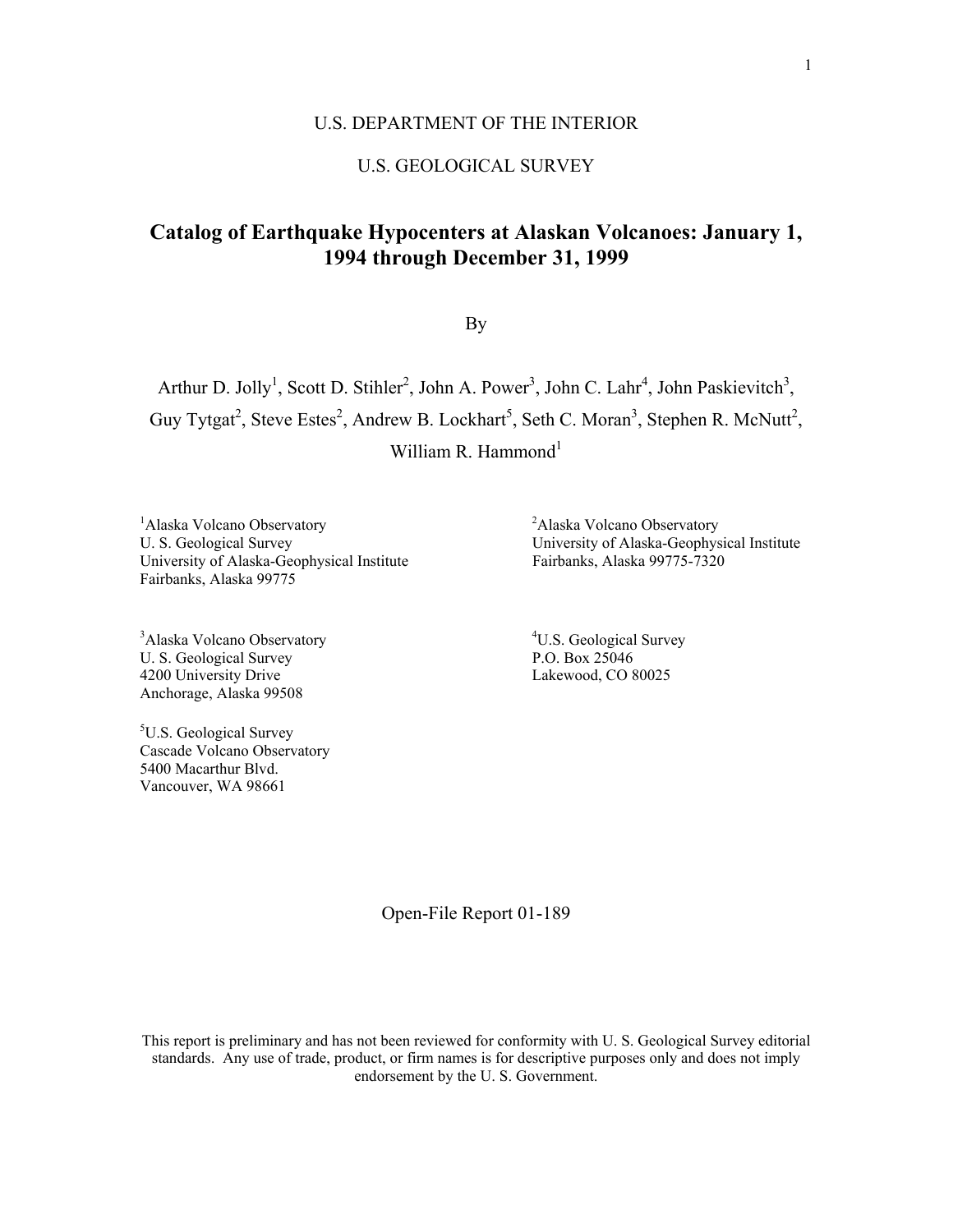# **INTRODUCTION**

The Alaska Volcano Observatory (AVO), a cooperative program of the U.S. Geological Survey, the Geophysical Institute of the University of Alaska - Fairbanks, and the Alaska Division of Geological and Geophysical Surveys, has maintained a seismic monitoring program at potentially active volcanoes in Alaska since 1988 (Power and others, 1993; Jolly and others, 1996). The primary objectives of this program are the seismic surveillance of active, potentially hazardous, Alaskan volcanoes and the investigation of seismic processes associated with active volcanism.

 Between 1994 and 1999, the AVO seismic monitoring program underwent significant changes with networks added at new volcanoes during each summer from 1995 through 1999. The existing network at Katmai – Valley of Ten Thousand Smokes (VTTS) was repaired in 1995, and new networks were installed at Makushin (1996), Akutan (1996), Pavlof (1996), Katmai - south (1996), Aniakchak (1997), Shishaldin (1997), Katmai - north (1998), Westdahl, (1998), Great Sitkin (1999) and Kanaga (1999). These networks added to AVO's existing seismograph networks in the Cook Inlet area and increased the number of AVO seismograph stations from 46 sites and 57 components in 1994 to 121 sites and 155 components in 1999. The 1995 – 1999 seismic network expansion increased the number of volcanoes monitored in real-time from 4 to 22, including Mount Spurr, Redoubt Volcano, Iliamna Volcano, Augustine Volcano, Mount Snowy, Mount Griggs, Mount Katmai, Novarupta, Trident Volcano, Mount Mageik, Mount Martin, Aniakchak Crater, Pavlof Volcano, Mount Dutton, Isanotski volcano, Shisaldin Volcano, Fisher Caldera, Westdahl volcano, Akutan volcano, Makushin Volcano, Great Sitkin volcano, and Kanaga Volcano (Figures 1-15). The network expansion also increased the number of earthquakes located from about 600 per year in 1994 and 1995 to about 3000 per year between 1997 and 1999 (Table 1).

Highlights of the catalog period include: 1) a large volcanogenic seismic swarm at Akutan volcano in March and April 1996 (Lu and others, 2000); 2) an eruption at Pavlof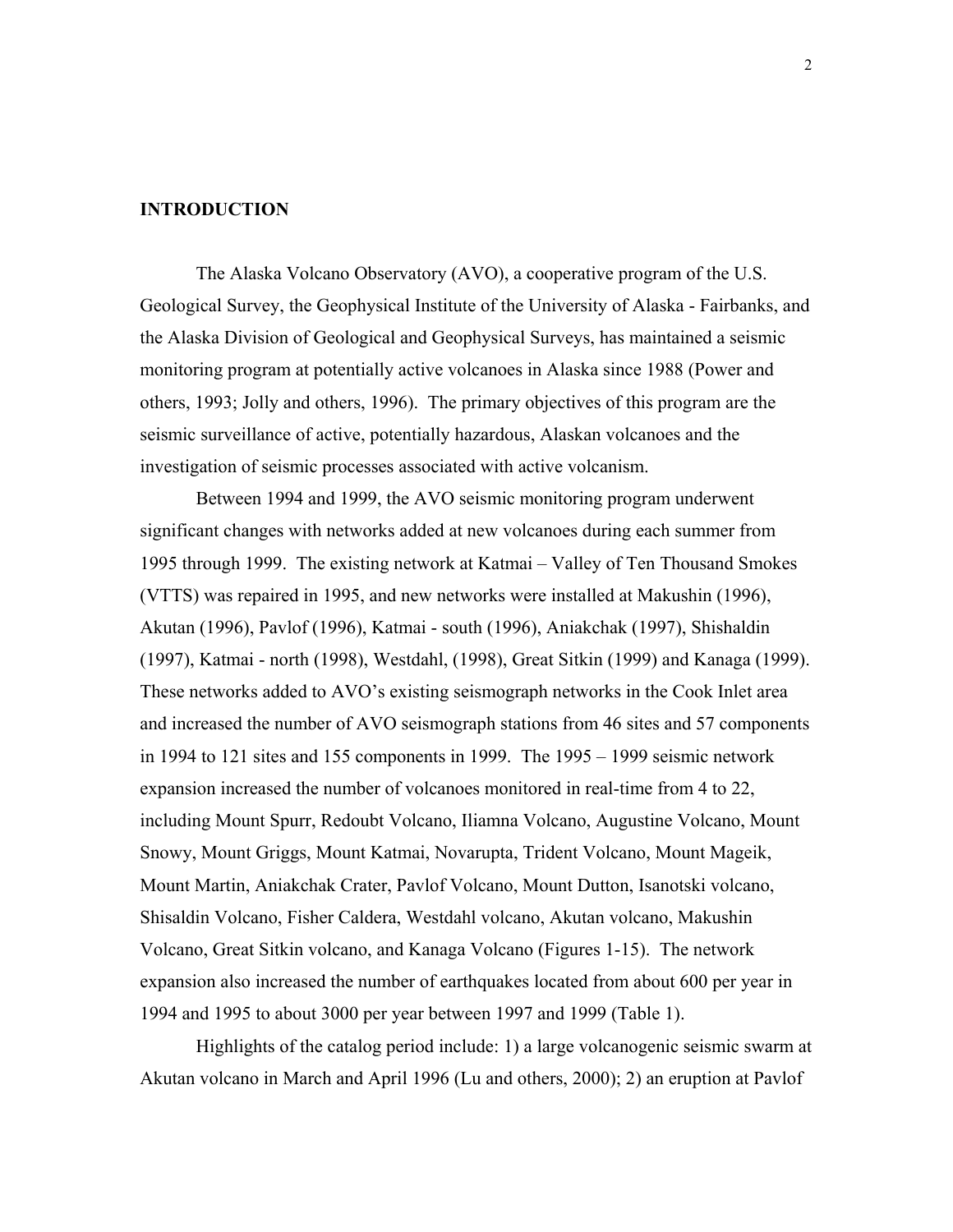Volcano in fall 1996 (Garces and others, 2000; McNutt and others, 2000); 3) an earthquake swarm at Iliamna volcano between September and December 1996; 4) an earthquake swarm at Mount Mageik in October 1996 (Jolly and McNutt, 1999); 5) an earthquake swarm located at shallow depth near Strandline Lake; 6) a strong swarm of earthquakes near Becharof Lake; 7) precursory seismicity and an eruption at Shishaldin Volcano in April 1999 that included a 5.2  $M_L$  earthquake and aftershock sequence (Moran and others, in press; Thompson and others, in press). The 1996 calendar year is also notable as the seismicity rate was very high, especially in the fall when 3 separate areas (Strandline Lake, Iliamna Volcano, and several of the Katmai volcanoes) experienced high rates of located earthquakes (Table 2).



Figure 1. Alaskan volcanoes seismically monitored by AVO between 1994 and 1999. Katmai area volcanoes correspond to numbers in the inset.

| $1800$ T. Nating to cartify and to calculate the search state $\sim$ |                     |  |
|----------------------------------------------------------------------|---------------------|--|
| Year                                                                 | Located Earthquakes |  |
| 1994                                                                 | 420                 |  |
| 1995                                                                 | 815                 |  |
| 1996                                                                 | 6375                |  |
| 1997                                                                 | 2915                |  |
| 1998                                                                 | 2879                |  |
| 1999                                                                 | 2762                |  |

| Table 1: Number of earthquakes located per year by the AVO. |  |  |  |
|-------------------------------------------------------------|--|--|--|
|-------------------------------------------------------------|--|--|--|

 This catalog covers the period from January 1, 1994, through December 31, 1999, and includes: 1) earthquake origin times, hypocenters, and magnitudes with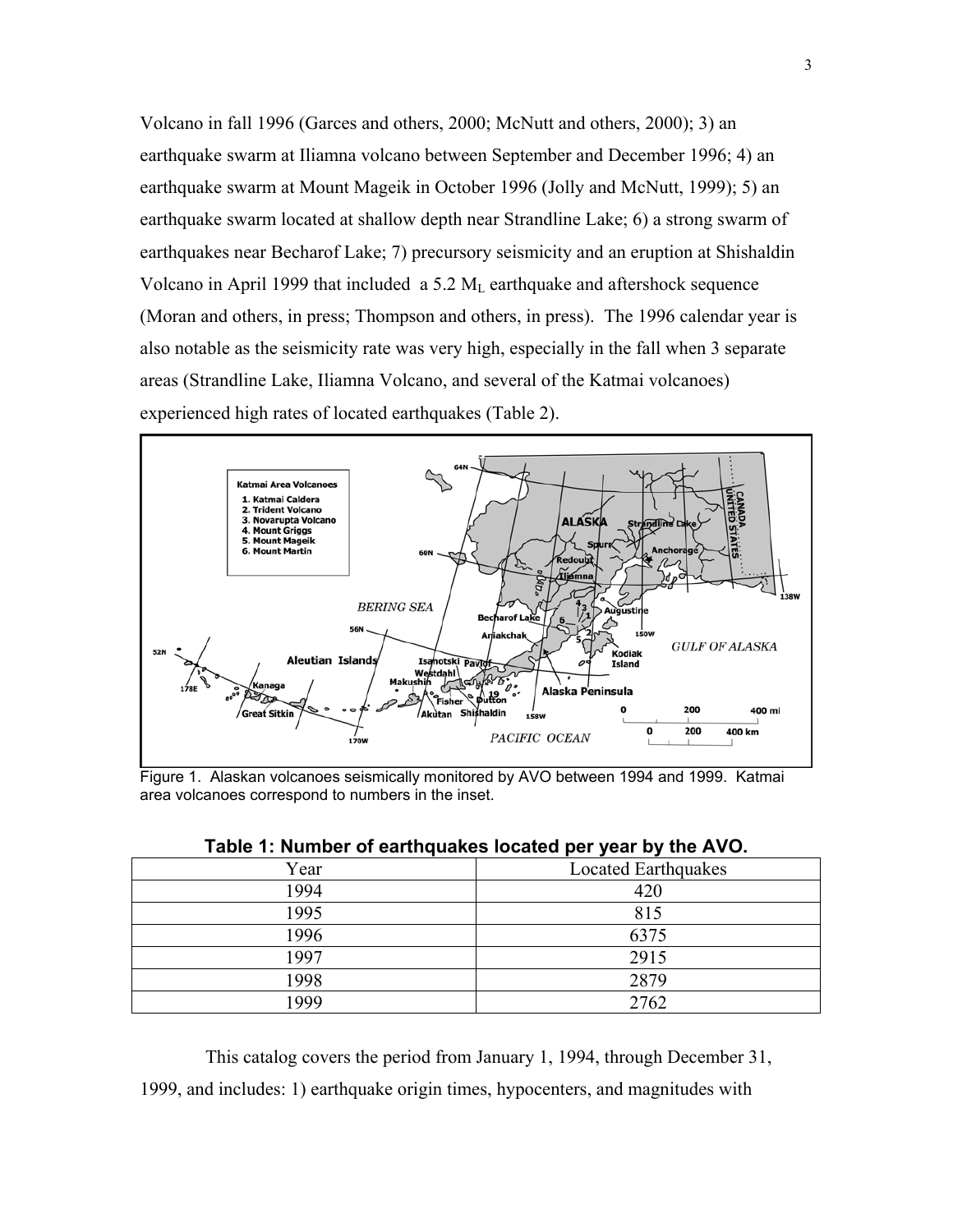summary statistics describing the earthquake location quality; 2) a description of instruments deployed in the field and their locations and magnifications; 3) a description of earthquake detection, recording, analysis, and data archival; 4) velocity models used for earthquake locations; 5) phase arrival times recorded at individual stations; and 6) a summary of daily station usage from throughout the report period. We have made calculated hypocenters, station locations, system magnifications, velocity models, and phase arrival information available for download via computer network as a compressed Unix tar file.

| Dates               | Network    | Event                        |
|---------------------|------------|------------------------------|
| Mar. 1996-Apr. 1996 | Akutan     | Akutan earthquake swarm      |
| Aug. 1996-Feb. 1997 | Iliamna    | Iliamna earthquake swarm     |
| Sep. 1996-Dec. 1996 | Paylof     | Pavlof eruption              |
| Oct. 1996           | Katmai     | Mageik earthquake swarm      |
| Sep. 1996-Jun. 1997 | Spurr      | Strandline Lake swarm        |
| May 1998            | Katmai     | Becharof Lake swarm          |
| Oct. 1998-May 1999  | Shishaldin | Precursory sequence,         |
|                     |            | Eruptions April 19-23, 1999. |

#### **Table 2: Highlights of Seismicity: 1994-1999**

#### **FIELD INSRUMENTATION, DATA ACQUISITION AND REDUCTION**

 AVO seismic instruments in operation during 1994-1999 were predominantly short-period vertical component seismometers (Mark Products L4 and Teledyne-Geotech S-13) with a one-second natural period. AVO also operated 15 three-component shortperiod instruments during the report period. These instruments were either Mark Products L22 seismometers with a two-second natural period or L4 horizontal instruments with a 1-second period. Two horizontal Teleydyne-Geotech S-13 instruments were operated at station AUI on Augustine Volcano throughout the report period. Guralp CGM 40T 60-second broadband instruments were operated at Mount Spurr, Augustine and Akutan volcanoes for various time periods between 1994 and 1999; however, the telemetry system limited dynamic range of the instrument at Akutan to 12 bits.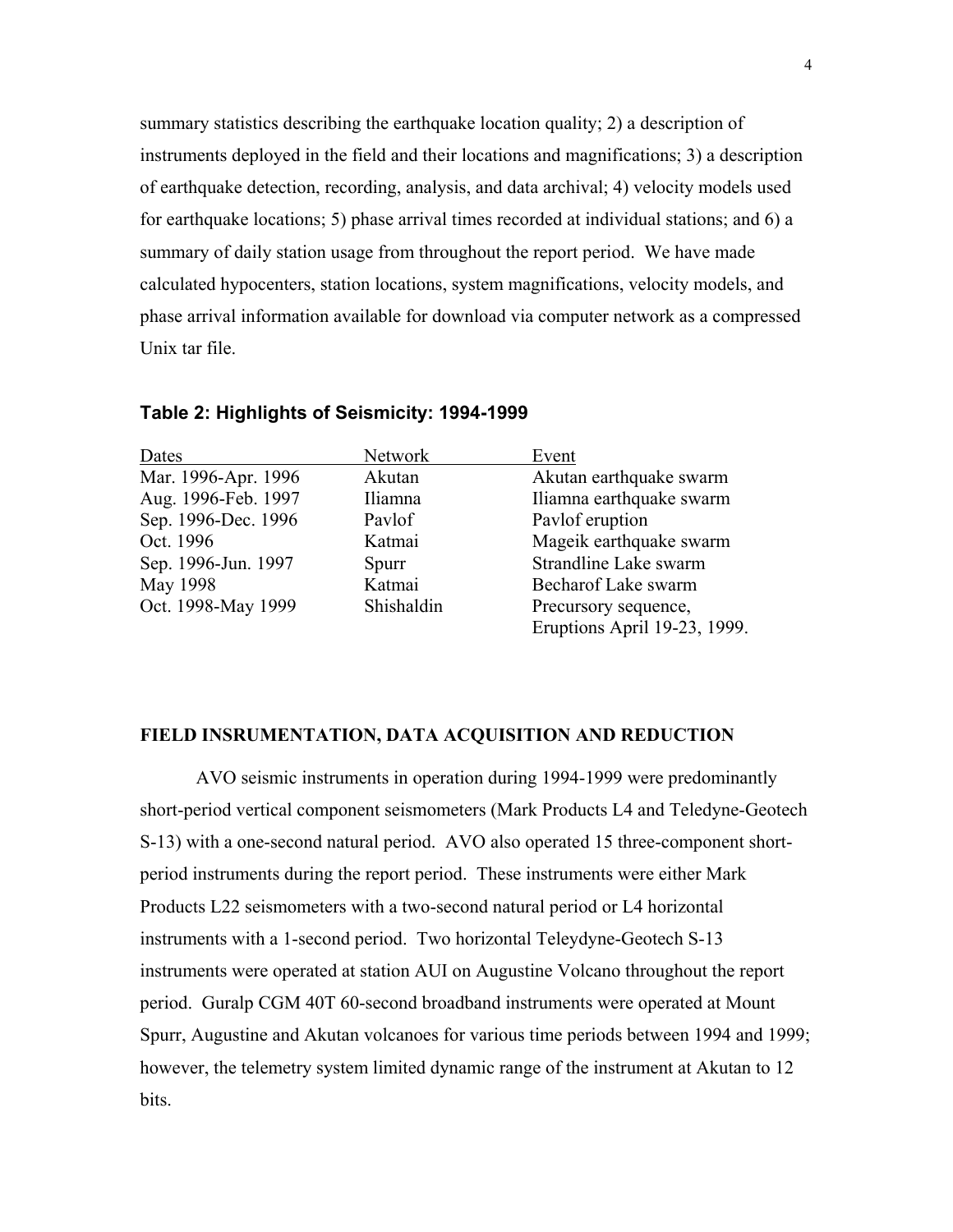Data were telemetered using voltage-controlled oscillators (VCOs) to transform the ground motion signals from the seismometers to frequency-modulated signals suitable for transmission over a telephone circuit. AVO uses both the A1VCO (Rogers and others, 1980) and McVCO (McChesney, 1994) to modulate signals in the field. These signals were subsequently transmitted via UHF and VHF radio to communication hubs located in Anchorage, Homer, Sterling, Kasilof, King Salmon, Port Heiden, King Cove, Cold Bay, Akutan, Dutch Harbor, and Adak. Signals were then relayed via leased telephone circuits to AVO offices in Anchorage and Fairbanks.

The new seismic stations established and operated by AVO during the report period include new networks at Akutan (6 permanent stations, 8 components), Aniakchak (6 stations, 8 components), Great Sitkin (6 stations, 8 components), Kanaga (6 stations, 6 components), Katmai (18 stations, 24 components), Makushin (6 stations, 8 components), Pavlof (6 stations, 8 components), Shishaldin (6 stations, 8 components), and Westdahl (6 stations, 8 components), as well as two new seismic stations at Iliamna Volcano and one new station near Strandline Lake. AVO also added two stations to provide regional coverage of seismic activity in the Adak area. Five temporary stations were also deployed on Akutan Volcano from March 1996 to July 1997 to monitor seismicity associated with that seismic crisis (Lu and others, 2000). The station installation dates and locations (both geographic coordinates and maps) are contained in Appendix A. Time dependant station information such as changes in magnification is contained in the hypoellipse station file (stations.dat) which can be found in the accompanying Unix tar file. To provide an estimate of each station's operational status through the report period we have prepared plots showing station usage for each day. These plots are available as Appendix B, which is provided as a computer file in PDF format that can be downloaded with this report.

Data from AVO stations were digitally recorded at 100 Hz in event detection mode on PC computers in Fairbanks and Anchorage using a modified version of the computer program Xdetect (Rogers, 1993). This program allows the triggering algorithm to be tuned to individual subnets of stations on a specific volcano. The event-detected files were periodically transferred to a SUN microcomputer and converted to AH format for processing using the program Xpick (Robinson, 1990). During the transfer a one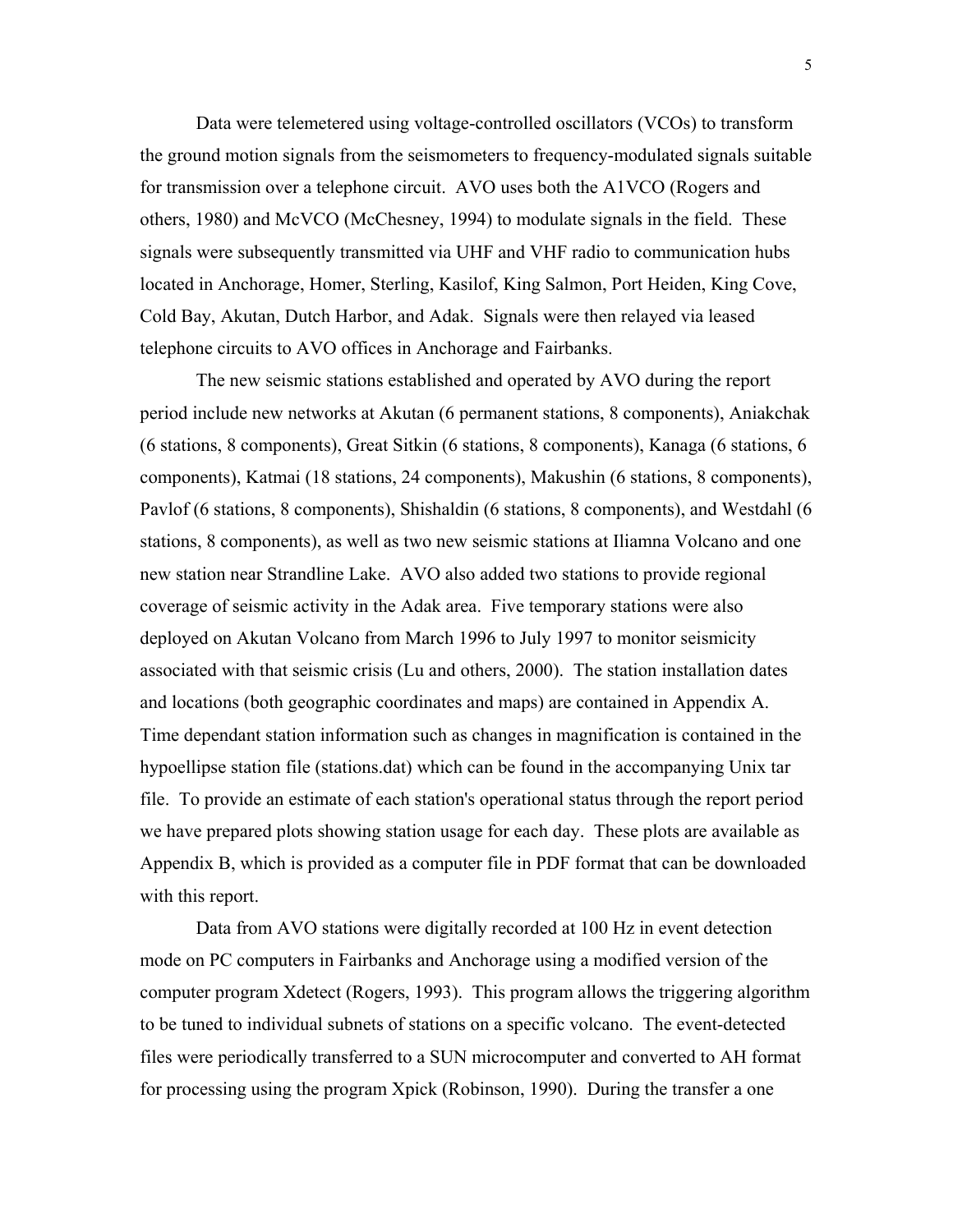letter code to indicate the volcano subnet that generated the trigger was added to the AH file name. These codes are summarized in Table 3. Triggered events were first visually inspected and classified as a volcano-tectonic, long-period, hybrid, explosion, regional tectonic, teleseismic, or non-seismic event. This classification system is modeled after that described by Lahr and others (1994), and is stored as an individual character in the earthquake location summary line. Events classified as volcano-tectonic, long period, or hybrid and having four or more distinct phases at three or more stations were selected for location. Most earthquakes with a P- and S-wave separation of more than four seconds on stations close to the volcanoes were assumed to come from tectonic sources and were usually discarded. Earthquake hypocenters and local magnitudes were calculated using the program Hypoellipse (Lahr, 1999).

AVO presently uses 8 seismic velocity models to locate earthquakes at selected volcanoes or within selected regions in the manner described by Lahr (1999). The models used to locate earthquakes in this report are summarized in Table 4. The quality of each hypocenter was checked using a computer algorithm that identifies events without magnitude, fewer than three P-phases, less than one S-phase, and standard hypocentral errors greater than 15 km. Events not meeting this requirement were corrected or removed from the final catalog listing.

| Volcano                        | Designator   |
|--------------------------------|--------------|
| Akutan                         |              |
| Aniakchak                      | n            |
| Augustine                      | a            |
| Dutton                         | d            |
| Iliamna                        |              |
| Great Sitkin and Kanaga (Adak) | f            |
| Katmai                         | $\mathbf k$  |
| Makushin                       | m            |
| Pavlof                         | $\mathbf{V}$ |
| Redoubt                        |              |
| Shisaldin                      | h            |
| Spurr                          | S            |
| Westdahl                       | W            |

#### **Table 3: Volcano Designators**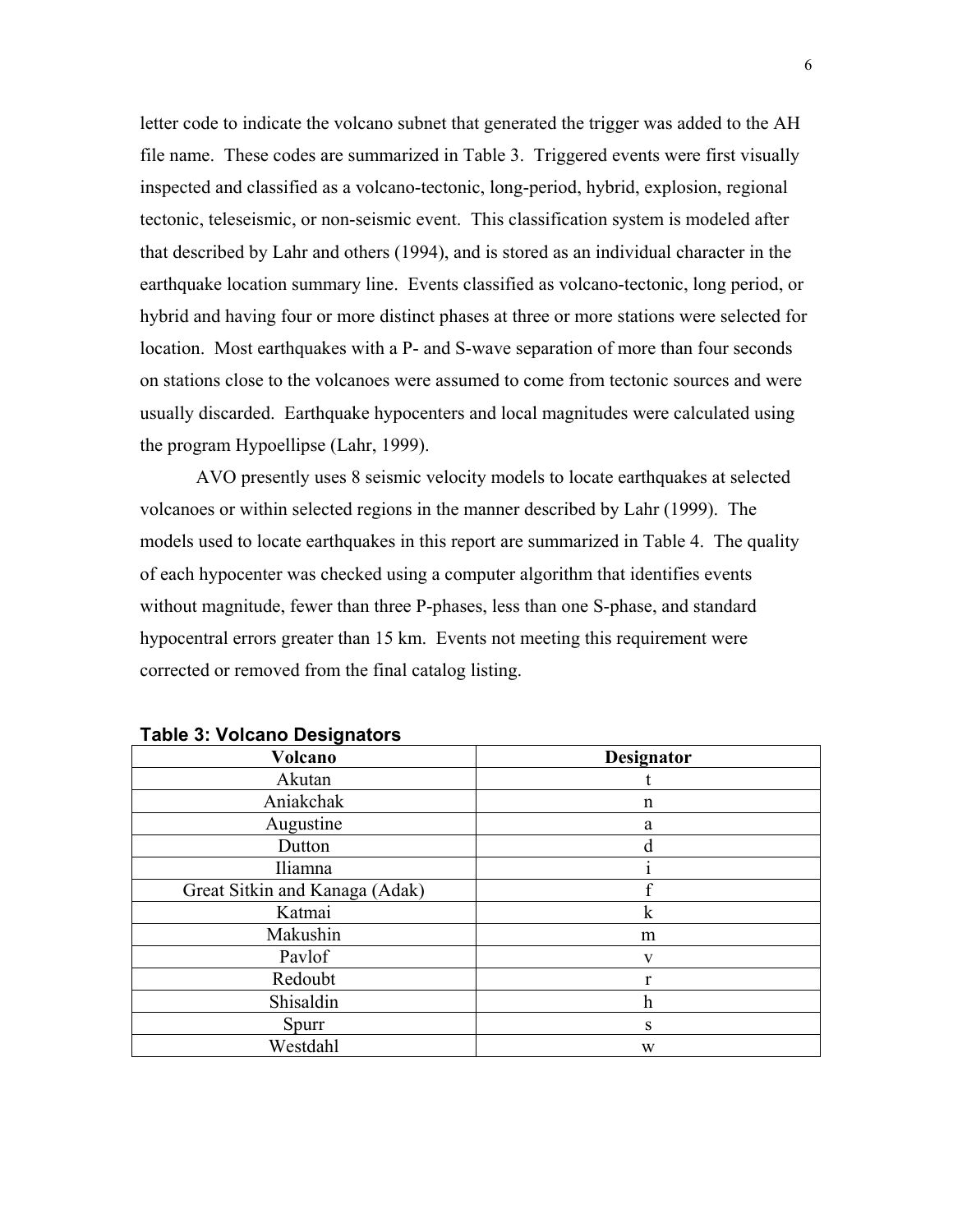## **Discussion and Conclusions**

Between January 1, 1994, and December 31, 1999, AVO located 16,167 earthquakes that occurred near volcanoes in the Aleutian arc. Available for download with this report is a compressed Unix tar file that contains the following: 1) a summary listing of earthquake hypocenters; 2) phase arrival information for each located event; 3) a file (stations.dat) containing information on each seismic station (location, elevation, and gain); 4) summary plots showing station usage; and 5) the text of this report. We have also included all necessary input files to relocate these hypocenters using the program Hypoellipse (Lahr, 1999) and phase arrival information collected by AVO from 1989 through 1993 (see Power and others, 1993; Jolly and others, 1996). The reader should refer to Lahr (1999) for information on file formats and instructions for configuring and running the location program Hypoellipse. Archives of waveform data in AH format are maintained on CD at AVO offices in Fairbanks and Anchorage.

| Velocity models for Spurr (Jolly and others, 1994)              |            |                     |               |
|-----------------------------------------------------------------|------------|---------------------|---------------|
| Layer number                                                    | Vp         | Top of layer        | Vp/Vs         |
| 1                                                               | 5.1        | 0.0                 | 1.81          |
| $\overline{c}$                                                  | 5.5        | 1.0                 | 1.81          |
| $\overline{3}$                                                  | 6.3        | 8.25                | 1.74          |
| $\overline{4}$                                                  | 7.2        | 30.25               | 1.78          |
| Velocity models for Redoubt and Iliamna (Lahr and others, 1994) |            |                     |               |
| Layer number                                                    | Vp         | Top of layer        | Vp/Vs         |
| 1                                                               | 2.90       | 0.0                 | 1.80          |
| $\overline{\mathbf{c}}$                                         | 5.10       | 1.3                 | 1.80          |
| $\overline{\mathbf{3}}$                                         | 6.40       | 4.5                 | 1.72          |
| $\overline{4}$                                                  | 7.00       | 20.0                | 1.78          |
| Velocity model for Augustine (Power, 1988)                      |            |                     |               |
|                                                                 |            |                     |               |
|                                                                 |            |                     |               |
| Layer number<br>1                                               | Vp<br>2.3  | Top of layer<br>0.0 | Vp/Vs<br>1.80 |
|                                                                 | 2.6        | 2.3                 | 1.80          |
|                                                                 | 3.4        | 3.0                 | 1.80          |
| $\frac{2}{3}$<br>$\overline{4}$                                 | 5.1        | 4.0                 | 1.80          |
| 5                                                               | 6.3        | 12.0                | 1.78          |
| 6                                                               | 8.0        | 47.0                | 1.78          |
|                                                                 |            |                     |               |
| Velocity model for Katmai, (Jolly, 2000)                        |            |                     |               |
| Layer number<br>1                                               | Vp         | Top of layer<br>0.0 | Vp/Vs         |
| $\overline{c}$                                                  | 5.0<br>5.3 | 3.0                 | 1.78<br>1.78  |

## **Table 4: Velocity models used in AVO processing.**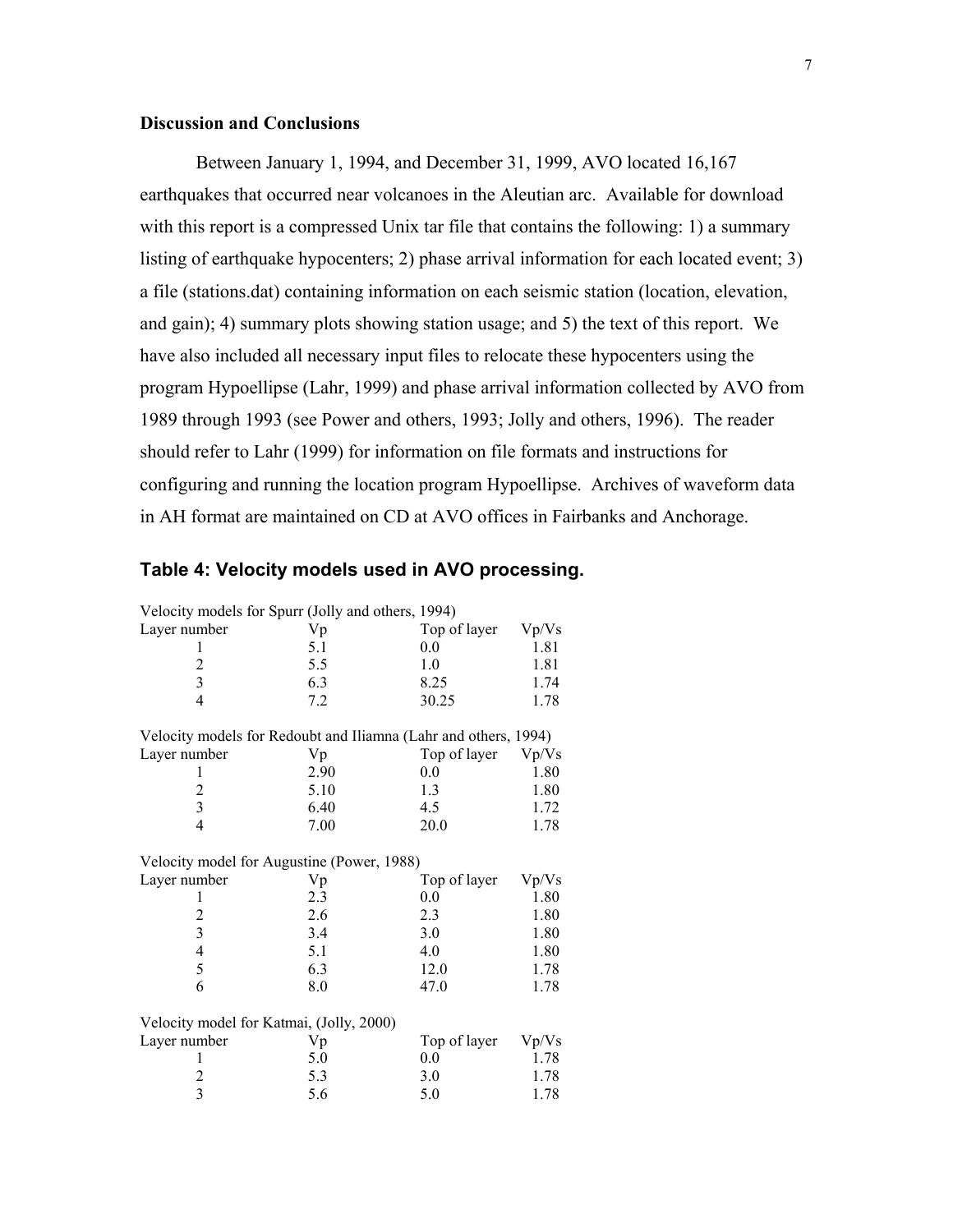| $\overline{4}$                                             | 5.9    | 7.0          | 1.78  |
|------------------------------------------------------------|--------|--------------|-------|
| 5                                                          | 6.1    | 9.0          | 1.78  |
| 6                                                          | 6.9    | 18.0         | 1.78  |
| $\boldsymbol{7}$                                           | 7.4    | 23.0         | 1.78  |
| 8                                                          | 7.7    | 28.0         | 1.78  |
| 9                                                          | 7.9    | 36.0         | 1.78  |
| 10                                                         | 8.1    | 50.0         | 1.78  |
| 11                                                         | 8.3    | 68.0         | 1.78  |
|                                                            |        |              |       |
| Velocity model for Aniakchak and Makushin                  |        |              |       |
| Layer number                                               | Vp     | Top of layer | Vp/Vs |
| $\mathbf{1}$                                               | 5.3    | 0.0          | 1.78  |
| $\overline{2}$                                             | 5.6    | 7.0          | 1.78  |
| 3                                                          | 6.2    | 13.0         | 1.78  |
| $\overline{4}$                                             | 6.9    | 18.0         | 1.78  |
| 5                                                          | 7.4    | 23.0         | 1.78  |
| 6                                                          | 7.7    | 28.0         | 1.78  |
| $\boldsymbol{7}$                                           | 7.9    | 36.0         | 1.78  |
| 8                                                          | 8.1    | 50.0         | 1.78  |
| 9                                                          | 8.3    | 68.0         | 1.78  |
|                                                            |        |              |       |
|                                                            |        |              |       |
| Pavlof and Dutton (McNutt, 1986, McNutt and Jacob, 1986)   |        |              |       |
| Layer number                                               | Vp     | Top of layer | Vp/Vs |
| 1                                                          | 3.05   | 0.00         | 1.78  |
| $\overline{c}$                                             | 3.44   | 3.00         | 1.78  |
| 3                                                          | 5.56   | 4.79         | 1.78  |
| $\overline{4}$                                             | 6.06   | 6.65         | 1.78  |
| 5                                                          | 6.72   | 13.18        | 1.78  |
| 6                                                          | 7.61   | 25.63        | 1.78  |
| 7                                                          | 7.90   | 41.51        | 1.78  |
| Akutan (model is a linear increase over a half space).     |        |              |       |
|                                                            | 2.30   | 0.0          | 1.80  |
| 1                                                          | 0.37   | 1.0          |       |
| $\overline{c}$<br>3                                        |        |              | 1.80  |
| $\overline{4}$                                             | 10.0   | 2.0          | 1.80  |
| 5                                                          | 6.30   | 3.0          | 1.80  |
|                                                            | 200.00 | 4.0          | 1.80  |
|                                                            |        |              |       |
| Great Sitkin and Kanaga - Adak (Toth and Kisslinger, 1984) |        |              |       |
| Layer number                                               | Vp     | Top of layer | Vp/Vs |
| 1                                                          | 3.50   | 0.0          | 1.73  |
| $\overline{c}$                                             | 3.88   | 0.2          | 1.73  |
| 3                                                          | 4.25   | 0.4          | 1.73  |
| $\overline{\mathcal{L}}$                                   | 4.62   | 0.6          | 1.73  |
| 5                                                          | 5.00   | 0.8          | 1.73  |
| 6                                                          | 5.50   | 1.0          | 1.73  |
| $\overline{7}$                                             | 5.62   | 2.0          | 1.73  |
| $\,$ $\,$                                                  | 5.74   | 3.0          | 1.73  |
| 9                                                          | 5.86   | 4.0          | 1.73  |
| 10                                                         | 5.98   | 5.0          | 1.73  |
| 11                                                         | 6.10   | 6.0          | 1.73  |
| 12                                                         | 6.60   | 7.0          | 1.73  |
| 13                                                         | 6.68   | 8.0          | 1.73  |
| 14                                                         | 6.80   | 11.0         | 1.73  |
|                                                            |        |              |       |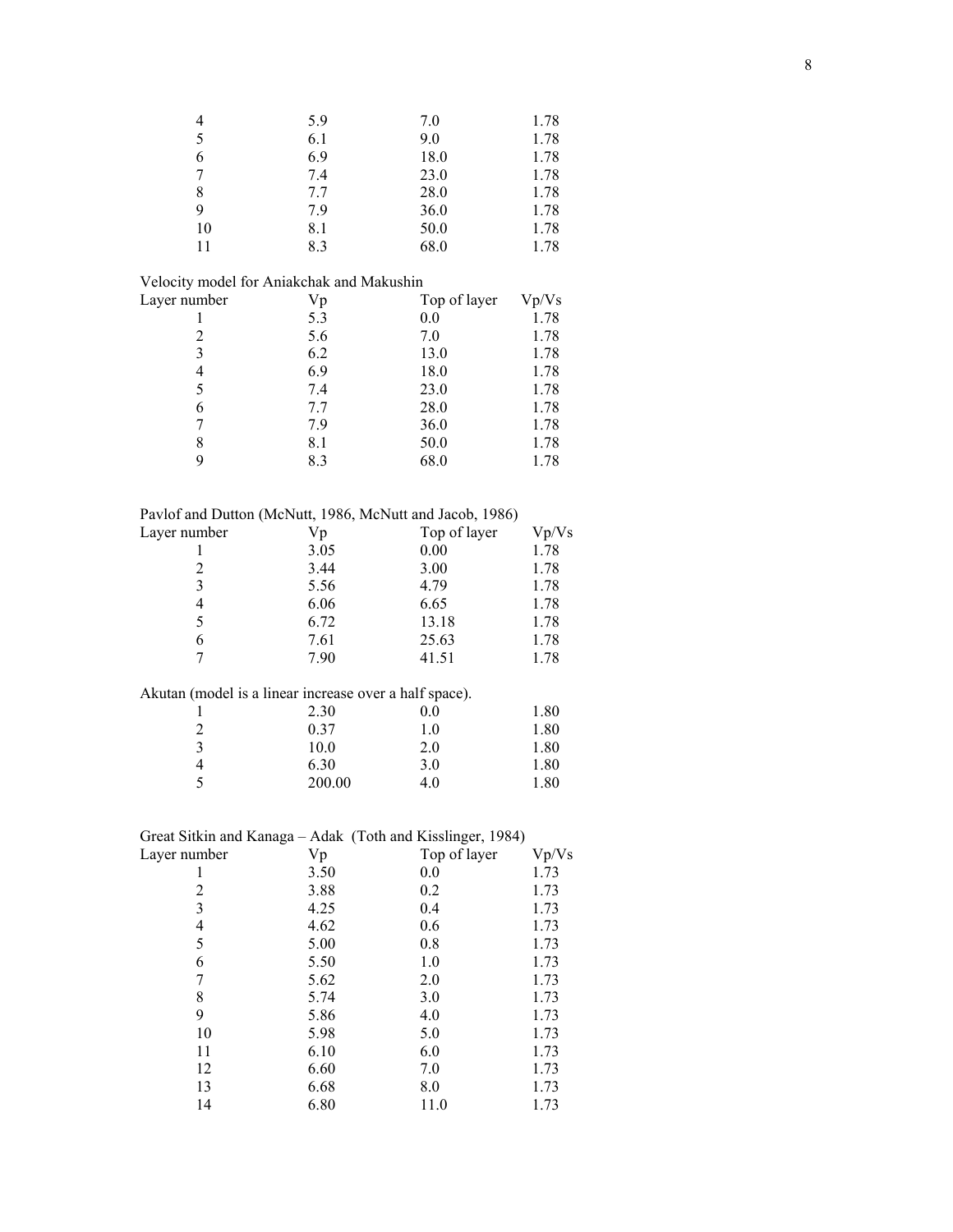| 15 | 6.92 | 14.0 | 1.73 |
|----|------|------|------|
| 16 | 7.04 | 17.0 | 1.73 |
| 17 | 7.16 | 20.0 | 1.73 |
| 18 | 7.28 | 23.0 | 1.73 |
| 19 | 7.85 | 26.0 | 1.73 |
| 20 | 8.05 | 40.0 | 1.73 |

#### **Acknowledgements:**

The contents of this report reflect a great deal of hard work by a large number of people too numerous to mention.We thank Game McGimsey, Tim Plucinski and Tom Murray for formal reviews of the text and figures.

#### **REFERENCES**

Garces, M.A., McNutt, S.R., Hansen, R.A., Eichelberger, J.C., 2000, Application of wave-theoretical seismoacoustic models to the interpretation of explosion and eruption tremor signal radiated by Pavlof Volcano, Alaska: Jour. V. Geophys. Res., 105, p. 3039-3058.

Jolly, A.D., Page, R.A., and Power, J.A., 1994, Seismicity and stress in the vicinity of Mt. Spurr volcano, south-central Alaska: J. Geophys. Res., v. 99, p. 15305-15318.

Jolly, A.D, Power, J.A., Stihler, S.D., Rao, L.N., Davidson, G., Paskievtich, J., Estes, S., Lahr, J.C., 1996, Catalog of earthquake hypocenters for Augustine, Redoubt, Iliamna, and Mount Spurr Volcanoes, Alaska: January 1, 1991 – December 31, 1993, U.S. Geological Survey Open-file Report 96-70, p. 90.

Jolly, A.D. and McNutt, S.R., S.R., 1999, Seismicity at the volcanoes of Katmai National Park, Alaska: July 1995 – December 1997: J. Volcanol. And Geotherm. Res., v. 93, p. 173 – 190.

Jolly, A.D., 2000, Subsurface structure of the volcanoes in Katmai National Park, Alaska: University of Alaska – Fairbanks, Ph.D thesis, p. 169.

Lahr, J.C., 1999, HYPOELLIPSE/Version 2.0: A computer program for determining local earthquake hypocentral parameters, magnitude, and first motion pattern: U.S Geological Survey Open File Rept. 99- 23, p 116.

Lahr, J.C, Chouet, B.A., Stephens, C.D., Power, J.A., Page, R.A., 1994, Earthquake classification, location, and error analysis in a volcanic environment: implications for the magmatic system of the 1989-90 eruptions at Redoubt Volcano, Alaska: Jour. Volcanol. And Geotherm. Res., v. 62, p. 137 – 152.

Lu, Z., Wicks, C., Power, J.A., Dzurisin, D., 2000, Ground deformation associated with the March 1996 earthquake swarm at Akutan Volcano, Alaska, revealed by satellite radar interferometry: J. Geophys. Res., v. 105, p. 21,483 – 21,495.

McChesney, P. J., 1999, McVCO Handbook 1999: U.S. Geological Survey, Open-File Report 99-361, p. 48

McNutt, 1986, Observation and analysis of b-type earthquakes, explosions, and volcanic tremor at Pavlof volcano, Alaska: Bull. Seis. Soc. Amer., v. 76, p. 153-175.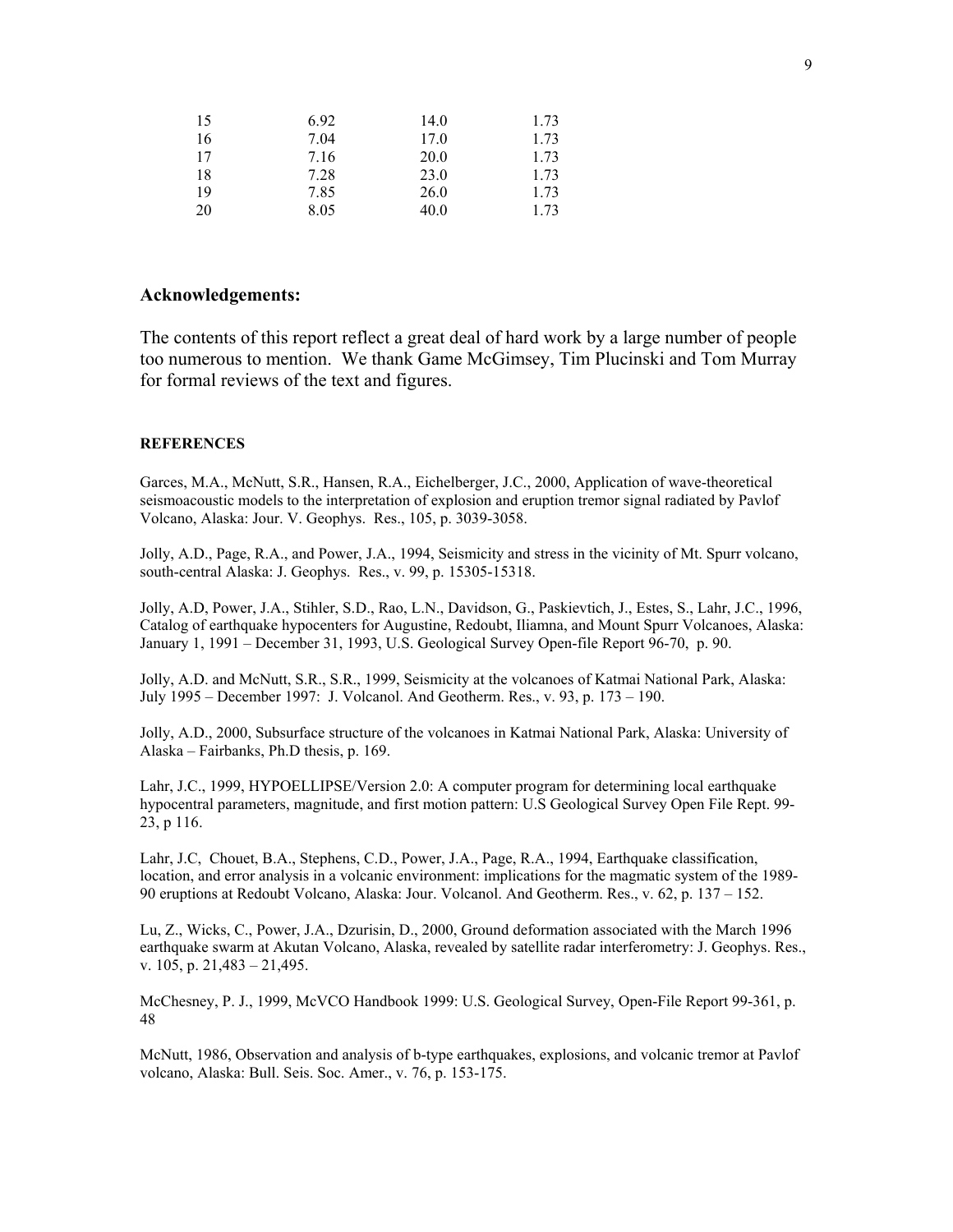McNutt, S.R., and Jacob, 1986, Determination of large-scale velocity structure of the crust and upper mantle in the vicinity of Pavlof volcano, Alaska: J. Geophys. Res., v. 91, p. 5013-5022.

McNutt, S.R., 2000, Seismic Monitoring: Chapter 68 of Encyclopedia of Volcanoes, Sigurdsson, H., B. Houghton, S.R. McNutt, H. Rymer, and J. Stix (eds.), Academic Press, San Diego, CA, 1095-1119.

Moran, S., Stihler, S.D., Power, J.A., (in press), A tectonic earthquake sequence preceding the April-May, 1999 eruption of Shishaldin Volcano, Alaska: Bull. of Volcanol.

Power, J.A., 1988, Seismicity associated with the 1986 eruption of Augustine Volcano, Alaska: University of Alaska – Fairbanks, Masters thesis, p. 149.

Power, J.A., March, G.D., Lahr, J.C., Jolly, A.D., Cruse, G.R., 1993, Catalog of earthquake hypocenters at Redoubt Volcano and Mount Spurr, Alaska: October 12, 1989 – December 31, 1990: U.S. Geological Survey, Open-File Report, 93-685-A, p. 57.

Robinson, M., 1990, Xpick users manual, v. 2.7: Seismology Lab, Geophysical Inst., Univ. of Alaska, p. 93.

Rogers, J.A., Maslak, S., and Lahr, J.C., 1980, A seismic electronic system with automatic calibration and crystal reference: U.S. Geological Survey Open-file Report 80-324. p. 130.

Rogers, J.A., 1993, Xdetect version 3.18 user's reference guide: U.S. Geological Survey Open-file Report 93-261, p. 18.

Thompson, G., S.R. McNutt, and G. Tytgat, in press, Three Distinct Regimes of Volcanic Tremor Associated with Eruptions of Shishaldin Volcano, Alaska, April 1999: Bull. Volcanol.

Toth, T., Kisslinger, C., 1984, Revised focal depths and velocity model for local earthquakes in the Adak seismic zone: Bull. Seismol. Soc. Of Amer., v. 74, p. 1349 – 1360.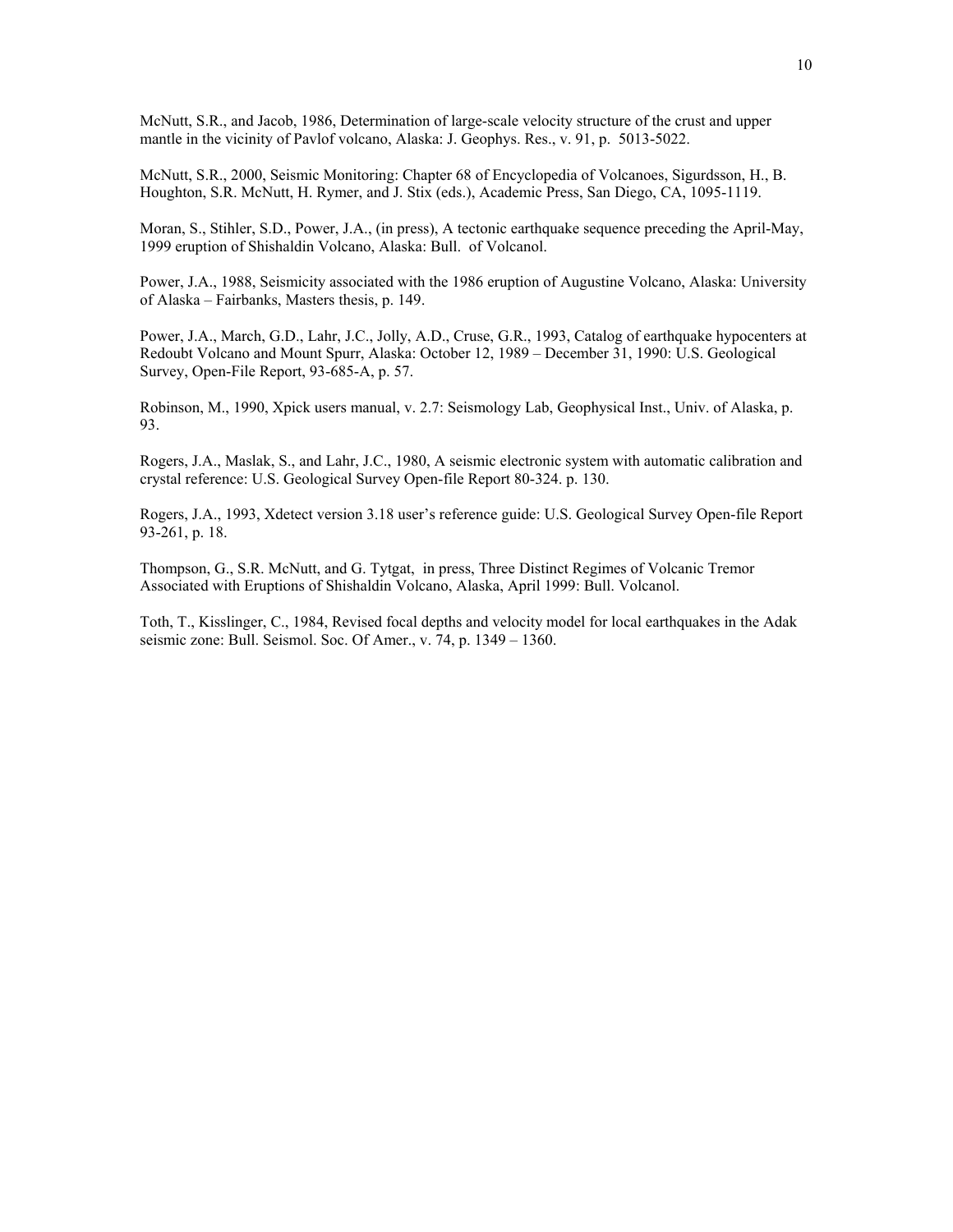| <b>Station</b>              | Latitude $(N)$ | Longitude $(W)$ | Elevation $(m)$ | Installation date |
|-----------------------------|----------------|-----------------|-----------------|-------------------|
| Akutan subnet               |                |                 |                 |                   |
| $AKS*$                      | 54 06.624      | 165 41.803      | 213             | 96/07/24          |
| $AKT^B$                     | 54 08.15       | 165 46.2        | 12              | 96/03/18          |
| <b>AHB</b>                  | 54 06.916      | 165 48.943      | 447             | 96/07/24          |
| <b>HSB</b>                  | 54 11.205      | 165 54.743      | 497             | 96/07/24          |
| <b>LVA</b>                  | 54 09.655      | 166 02.024      | 457             | 96/07/24          |
| <b>AKV</b>                  | 54 07.571      | 165 57.763      | 863             | 96/07/24          |
| ZRO                         | 54 05.494      | 165 58.678      | 446             | 96/07/24          |
| $AK1^{T#}$                  | 54 08.15       | 165 46.2        | 12              | 96/03/18          |
| $AK2^{T#}$                  | 54 07.45       | 165 46.7        | 90              | 96/03/18          |
| $AK3^{T#}$                  | 54 08.15       | 165 46.2        | 12              | 96/03/18          |
| $AK4^{T#}$                  | 54 06.6        | 165 43.9        | 135             | 96/03/18          |
| $AK5^{T#}$                  | 54 09.31       | 165 51.90       | 225             | 96/03/18          |
| 12 stations - 16 components |                |                 |                 |                   |
| Aniakchak subnet            |                |                 |                 |                   |
| <b>ANIA</b>                 | 56 54.339      | 158 13.759      | 930             | 97/07/18          |
| <b>ANNE</b>                 | 56 54.763      | 158 03.534      | 705             | 97/07/18          |
| <b>ANNW</b>                 | 56 57.986      | 158 12.895      | 816             | 97/07/18          |
| <b>ANPB</b>                 | 56 48.141      | 158 16.847      | 675             | 97/07/18          |
| <b>ANPK</b>                 | 56 50.499      | 158 07.572      | 972             | 97/07/18          |
| ANSL*                       | 56 55.942      | 158 08.171      | 344             | 97/07/18          |
| 6 stations - 8 components   |                |                 |                 |                   |
| Augustine subnet            |                |                 |                 |                   |
| $AUB^B$                     | 59 22.93       | 153 26.07       | 360             | 95/12/21          |
| <b>AUC</b>                  | 59 21.596      | 153 25.469      | 1175            | 95/09/13          |
| $AUD^*$                     | 59 21.759      | 153 25.588      | 1208            | 94/09/06          |
| $AUE^+$                     | 59 21.531      | 153 22.365      | 168             | 80/10/29          |
| <b>AUH</b>                  | 59 21.833      | 153 26.591      | 890             | 78/12/01          |
| $AUI*$                      | 59 20.11       | 153 25.66       | 293             | 78/04/06          |
| <b>AUL</b>                  | 59 22.93       | 153 26.07       | 360             | 78/08/27          |
| <b>AUP</b>                  | 59 21.74       | 153 25.23       | 1033            | 77/09/22          |
| AUR                         | 59 21.766      | 153 25873       | 1183            | 95/11/01          |
| <b>AUS</b>                  | 59 21.599      | 153 25840       | 1226            | 90/09/01          |
| <b>AUW</b>                  | 59 22.205      | 153 28.249      | 276             | 76/10/17          |
| 11 stations - 15 components |                |                 |                 |                   |
| Dutton subnet               |                |                 |                 |                   |
| DT1                         | 55 06.358      | 162 16.709      | 198             | 91/06/21          |
| <b>DTN</b>                  | 55 09.011      | 162 14.985      | 366             | 88/07/16          |
| DRR3                        | 54 58.015      | 162 15.671      | 457             | 96/07/11          |
| DOL                         | 55 08.960      | 161 51.683      | 442             | 96/07/11          |
| <b>BLDY</b>                 | 55 11.67       | 162 47.018      | 259             | 96/07/11          |
| <b>BLHA</b>                 | 55 42.227      | 162 03.907      | 411             | 96/07/11          |

# **APENDIX A: AVO Seismic Stations**

6 stations - 6 components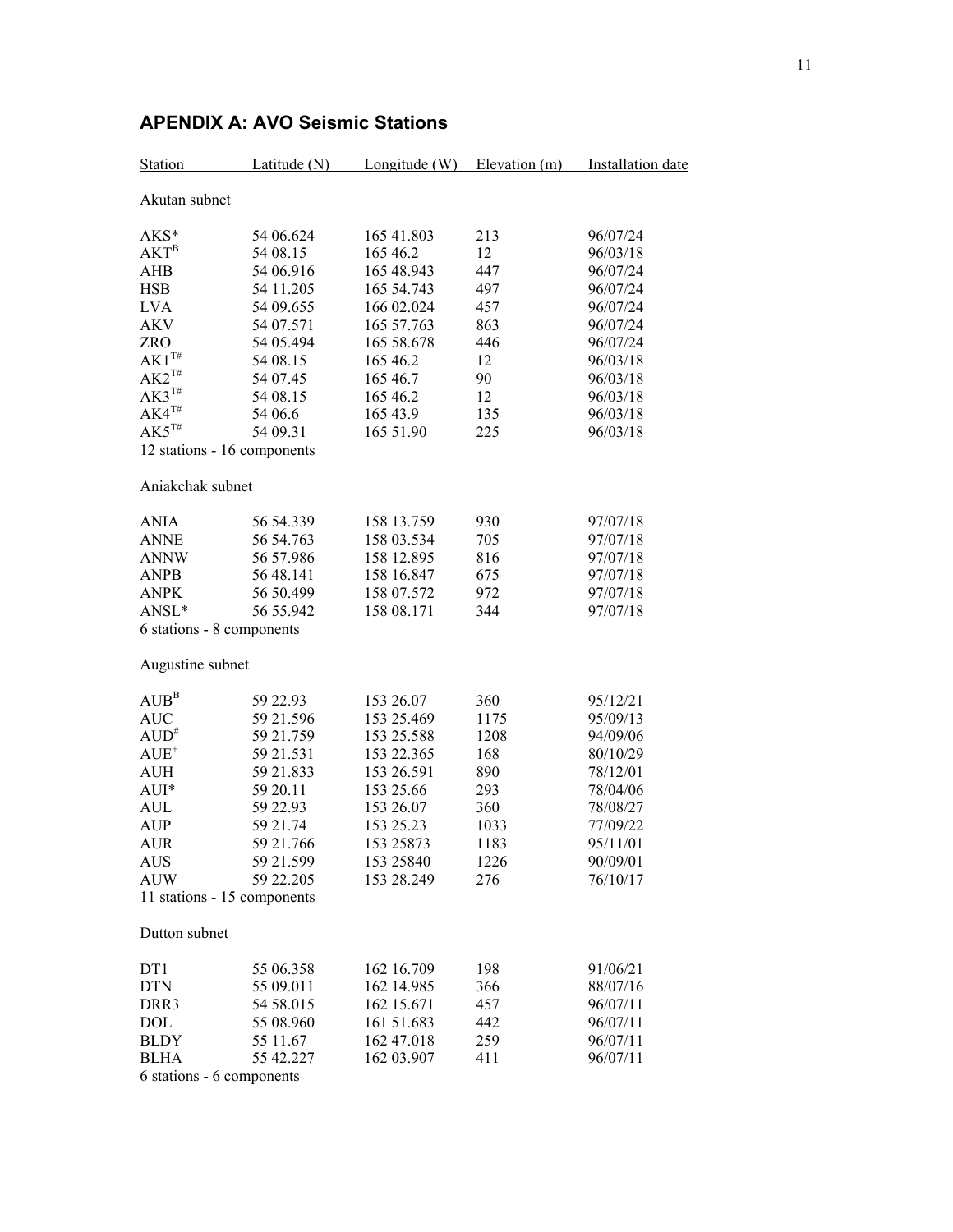| Station                   | Latitude (N) | Longitude $(W)$ | Elevation (m) | Installation date |
|---------------------------|--------------|-----------------|---------------|-------------------|
| Great Sitkin subnet       |              |                 |               |                   |
| <b>GSCK</b>               | 52 00.712    | 176 09.718      | 384           | 99/09/15          |
| <b>GSMY</b>               | 52 02.594    | 176 03.376      | 418           | 99/09/03          |
| <b>GSSP</b>               | 52 05.566    | 176 10.541      | 295           | 99/09/15          |
| GSTD*                     | 52 03.356    | 176 08.685      | 873           | 99/09/03          |
| <b>GSTR</b>               |              | 176 03.546      | 536           | 99/09/03          |
|                           | 52 05.655    |                 |               |                   |
| <b>GSIG</b>               | 51 59.181    | 175 55.502      | 407           | 99/09/03          |
| 6 stations - 8 components |              |                 |               |                   |
| Iliamna subnet            |              |                 |               |                   |
| ILI                       | 60 04.81     | 152 57.57       | 823           | 87/09/15          |
| <b>INE</b>                | 60 03.65     | 153 03.75       | 1585          | 90/08/29          |
| $IVE*$                    | 60 00.972    | 153 00.993      | 1110          | 96/09/19          |
| <b>ILW</b>                | 60 03.60     | 153 08.17       | 1722          | 94/09/09          |
| <b>IVS</b>                | 60 00.55     | 153 04.85       | 2332          | 90/08/29          |
| <b>ILS</b>                | 59 57.454    | 153 04.083      | 1107          | 96/08/28          |
| 6 stations - 8 components |              |                 |               |                   |
| Kanaga subnet             |              |                 |               |                   |
| <b>KICM</b>               | 51 55.136    | 177 11.718      | 183           | 99/09/15          |
| KIKV                      | 51 52.730    | 177 10.223      | 411           | 99/09/15          |
| <b>KIMD</b>               | 51 45.697    | 177 14.093      | 183           | 99/09/15          |
| <b>KINC</b>               | 51 55.884    | 177 07.657      | 198           | 99/09/15          |
| <b>KIRH</b>               | 51 53.976    | 177 05.611      | 309           | 99/09/15          |
| <b>KIWB</b>               | 51 51 183    | 177 09.049      | 244           | 99/09/15          |
| 6 stations - 6 components |              |                 |               |                   |
| Katmai subnet             |              |                 |               |                   |
| $ACH*$                    | 58 12.64     | 155 19.56       | 960           | 96/07/25          |
| KJL                       | 58 03.24     | 155 34.39       | 792           | 96/07/25          |
| <b>KVT</b>                | 58 22.90     | 155 17.70       | 457           | 88//08/01         |
| <b>MGLS</b>               | 58 08.06     | 155 09.65       | 472           | 96/07/25          |
| <b>ANCK</b>               | 58 11.93     | 155 29.64       | 869           | 96/07/25          |
| CAHL                      | 58 03.15     | 155 18.09       | 807           | 96/07/25          |
| <b>CNTC</b>               | 58 15.87     | 155 53.02       | 1158          | 96/07/25          |
| <b>KABR</b>               | 58 07.87     | 154 58.15       | 884           | 98/10/12          |
| <b>KAHC</b>               | 58 38.94     | 155 00.36       | 1250          | 98/10/12          |
| <b>KAHG</b>               | 58 29.64     | 154 32.78       | 923           | 98/10/12          |
| <b>KAIC</b>               | 58 29.10     | 155 02.75       | 734           | 98/10/12          |
| KAPH*                     | 58 35.81     | 154 20.81       | 907           | 98/10/12          |
| <b>KARR</b>               | 58 29.87     | 154 42.20       | 610           | 98/10/12          |
| <b>KAWH</b>               | 58 23.02     | 154 47.95       | 777           | 98/10/12          |
| <b>KBM</b>                | 58 16.50     | 155 12.10       | 732           | 91/07/22          |
| <b>KCE</b>                | 58 14.60     | 155 11.00       | 777           | 91/07/22          |
| KCG*                      | 58 18.457    | 155 06.684      | 762           | 88//08/01         |
| KEL                       | 58 26.401    | 155 44.442      | 975           | 88//08/01         |
|                           |              |                 |               |                   |

## **AVO Stations-continued.**

18 stations - 24 components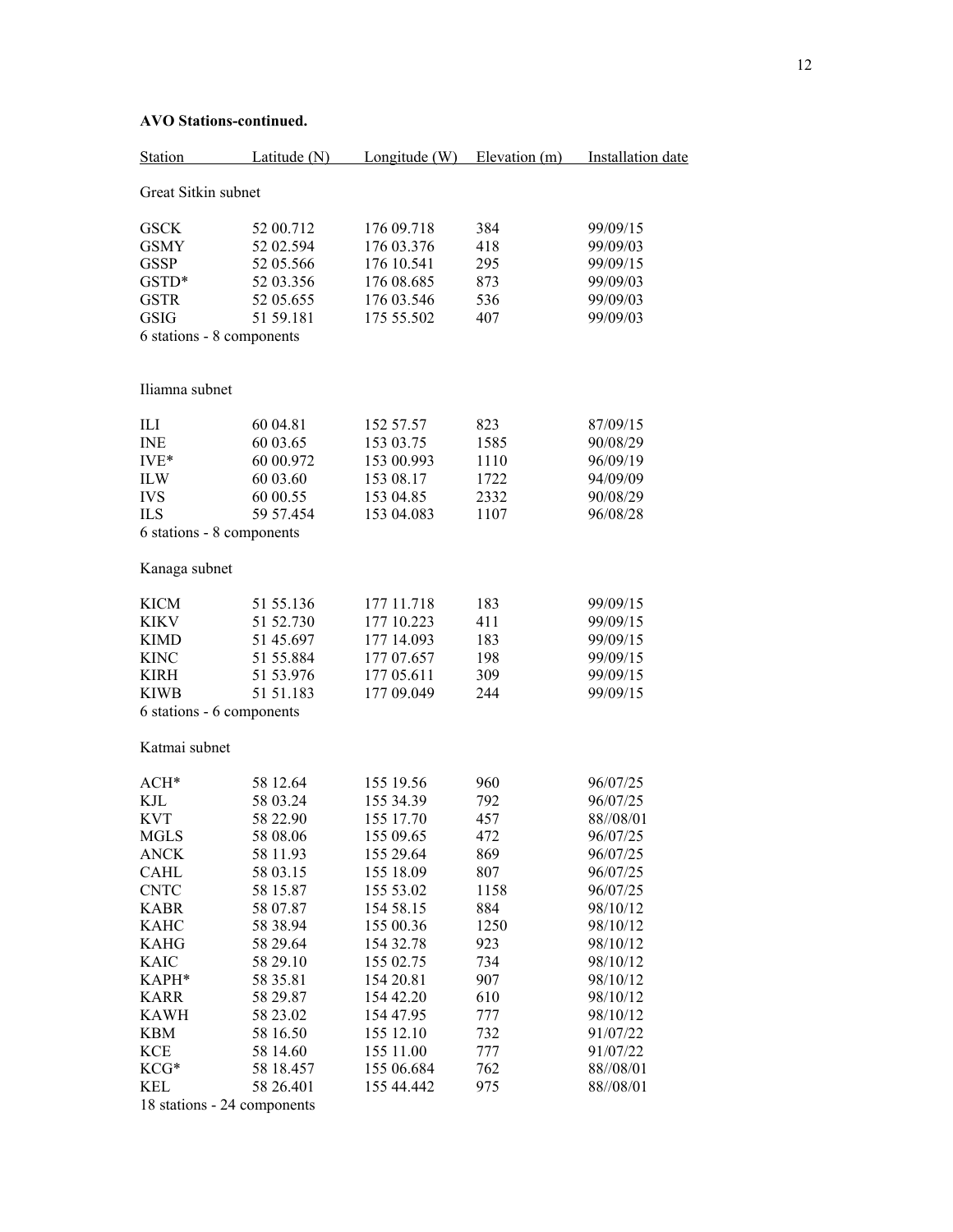| Station                                  | Latitude (N) | Longitude $(W)$ | Elevation (m) | Installation date |
|------------------------------------------|--------------|-----------------|---------------|-------------------|
| Makushin                                 |              |                 |               |                   |
| <b>MCIR</b>                              | 53 57.08     | 166 53.51       | 800           | 96/07/25          |
| <b>MSOM</b>                              | 53 48.99     | 166 56.94       | 50            | 96/07/25          |
| $MSW*$                                   | 53 54.88     | 166 46.96       | 418           | 96/07/25          |
| <b>MTLB</b>                              | 53 58.16     | 166 40.71       | 865           | 96/07/25          |
| MGOD                                     | 53 47.68     | 166 52.35       | 695           | 96/07/25          |
| <b>MNAT</b>                              | 53 53.03     | 166 41.00       | 390           | 96/07/25          |
| 6 stations - 8 components                |              |                 |               |                   |
| Pavlof subnet                            |              |                 |               |                   |
|                                          |              |                 |               |                   |
| PV6*                                     | 55 27.227    | 161 55.138      | 747           | 96/07/11          |
| PN7A                                     | 55 26.009    | 161 59.757      | 838           | 96/07/11          |
| PS1A                                     | 55 25.321    | 161 44.425      | 293           | 96/07/11          |
| <b>PVV</b>                               | 55 22.438    | 161 47.396      | 161           | 96/07/11          |
| PS4A                                     | 55 20.811    | 161 51.233      | 322           | 96/07/11          |
| <b>HAG</b>                               | 55 19.068    | 161 54.150      | 503           | 96/07/11          |
| 6 stations - 8 components                |              |                 |               |                   |
| Redoubt subnet                           |              |                 |               |                   |
| <b>RDT</b>                               | 60 34.394    | 152 24.315      | 930           | 71/08/09          |
| <b>DFR</b>                               | 60 35.514    | 152 41.160      | 1090          | 88/08/15          |
| <b>NCT</b>                               | 60 33.789    | 152 55.568      | 1079          | 88/08/14          |
| <b>RDN</b>                               | 60 31.370    | 152 44.256      | 1400          | 88/08/13          |
|                                          |              |                 |               |                   |
| <b>RDW</b>                               | 60 28.96     | 152 48.57       | 1813          | 90/09/07          |
| $REF*%$                                  | 60 29.35     | 152 42.10       | 1801          | 92/07/27          |
| <b>RSO</b>                               | 60 27.73     | 152 45.23       | 1921          | 90/03/01          |
| RED*                                     | 60 25.192    | 152 46.308      | 1064          | 90/08/30          |
| 8 stations - 13 components               |              |                 |               |                   |
| Shishaldin subnet                        |              |                 |               |                   |
| <b>ISNN</b>                              | 54 49.925    | 163 46.700      | 546           | 97/07/27          |
| <b>ISTK</b>                              | 54 43.980    | 163 42.330      | 453           | 97/07/27          |
| <b>BRPK</b>                              | 54 38.719    | 163 44.475      | 420           | 97/07/27          |
| <b>SSLN</b>                              | 54 48.709    | 163 59.756      | 637           | 97/07/27          |
| SSLS*                                    | 54 42.718    | 163 59.926      | 771           | 97/07/27          |
|                                          |              |                 |               |                   |
| <b>SSLW</b><br>6 stations - 8 components | 54 46.307    | 164 07.282      | 628           | 97/07/27          |
|                                          |              |                 |               |                   |
| Spurr subnet                             |              |                 |               |                   |
| <b>STLK</b>                              | 61 29.923    | 151 49.979      | 945           | 97/09/01          |
| <b>NCG</b>                               | 61 24.22     | 152 09.40       | 1244          | 89/08/06          |
| CGL                                      | 61 18.46     | 152 00.40       | 1082          | 81/09/22          |
| $CRP*$                                   | 61 16.02     | 152 09.33       | 1622          | 81/08/26          |
| $CRB^{B#}$                               | 61 16.02     | 152 09.33       | 1622          | 93/08/02          |
| CP <sub>2</sub>                          | 61 15.85     | 152 14.51       | 1981          | 92/10/23          |
| <b>BGL</b>                               | 61 16.02     | 152 23.30       | 1207          | 89/08/13          |
|                                          |              |                 |               |                   |
| <b>CKN</b>                               | 61 13.44     | 152 10.89       | 735           | 91/08/19          |

# **AVO Stations-continued.**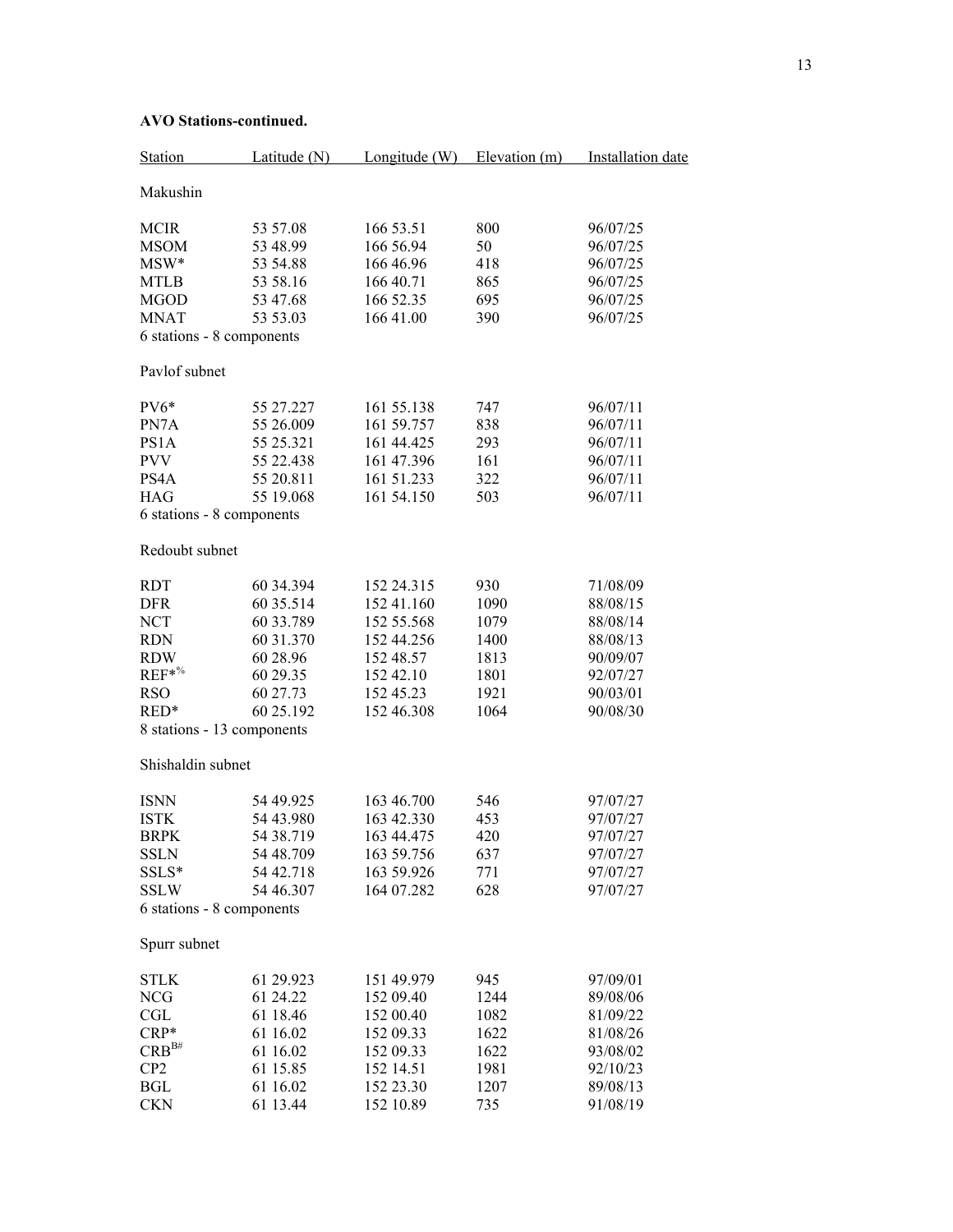# **AVO Stations-continued.**

| Station                     | Latitude $(N)$ | Longitude (W) | Elevation (m) | <b>Installation</b> date |
|-----------------------------|----------------|---------------|---------------|--------------------------|
| <b>CKT</b>                  | 61 12.05       | 152 12.37     | 975           | 92/09/16                 |
| <b>SPU</b>                  | 61 10.90       | 152 3.26      | 800           | 71/08/10                 |
| 10 stations - 12 components |                |               |               |                          |
| Westdahl subnet             |                |               |               |                          |
| <b>WTUG</b>                 | 54 50792       | 164 23258     | 636           | 98/08/17                 |
| WPOG                        | 54 35776       | 164 44772     | 445           | 98/08/17                 |
| <b>WESN</b>                 | 54 34 34 2     | 164 34804     | 549           | 98/08/17                 |
| WFAR                        | 54 31967       | 164 46690     | 640           | 98/08/28                 |
| WESS*                       | 54 28795       | 164 43428     | 908           | 98/08/28                 |
| WESE                        | 54 28 344      | 164 35 188    | 953           | 98/08/28                 |
| 6 stations - 8 components   |                |               |               |                          |
| Regional stations           |                |               |               |                          |
| <b>ADAG</b>                 | 51 58.812      | 176 36.104    | 286           | 99/09/15                 |
| <b>CDD</b>                  | 58 55.79       | 153 38.58     | 622           | 81/08/17                 |
| <b>ETKA</b>                 | 51 51.712      | 176 24.351    | 290           | 99/09/15                 |
| SKN*                        | 61 58.82       | 151 31.78     | 564           | 72/08/08                 |
| <b>NNL</b>                  | 60 02.66       | 151 17.36     | 381           | 72/08/24                 |
| <b>OPT</b>                  | 59 39.16       | 153 13.78     | 450           | 74/01/01                 |
| <b>HOM</b>                  | 59 39.50       | 151 38.60     | 198           | 76/08/01                 |
| <b>PDB</b>                  | 59 47.27       | 154 11.55     | 305           | 78/09/09                 |
| <b>MMN</b>                  | 59 11.11       | 154 20.20     | 442           | 81/08/22                 |
| <b>BGM</b>                  | 59 23.56       | 155 13.76     | 625           | 78/09/08                 |
| SYI                         | 58 36.60       | 152 23.45     | 149           | 90/08/27                 |
| XLV                         | 59 27.28       | 151 40.30     | 320           | 87/09/16                 |
| <b>BKG</b>                  | 61 04.21       | 152 15.76     | 1009          | 91/07/01                 |
| <b>BGR</b>                  | 60 45.45       | 152 25.06     | 985           | 91/07/01                 |
| <b>NAG</b>                  | 54 58.70       | 160 08.30     | 305           | 93/06/01                 |
| <b>CNB</b>                  | 54 49.22       | 159 35.30     | 11            | 73/01/01                 |

16 stations - 18 components

\* 3-componet SP station

<sup>B</sup> Broad-band Instrument (all have three components)<br>
<sup>T</sup> Temporary station<br>
<sup>#</sup> No longer in operation<br>
+ Station moved 97/09/06, prior coordinates 59N33.02, 153W33.02, 172 m elevation.

%REF also has a low-gain vertical component.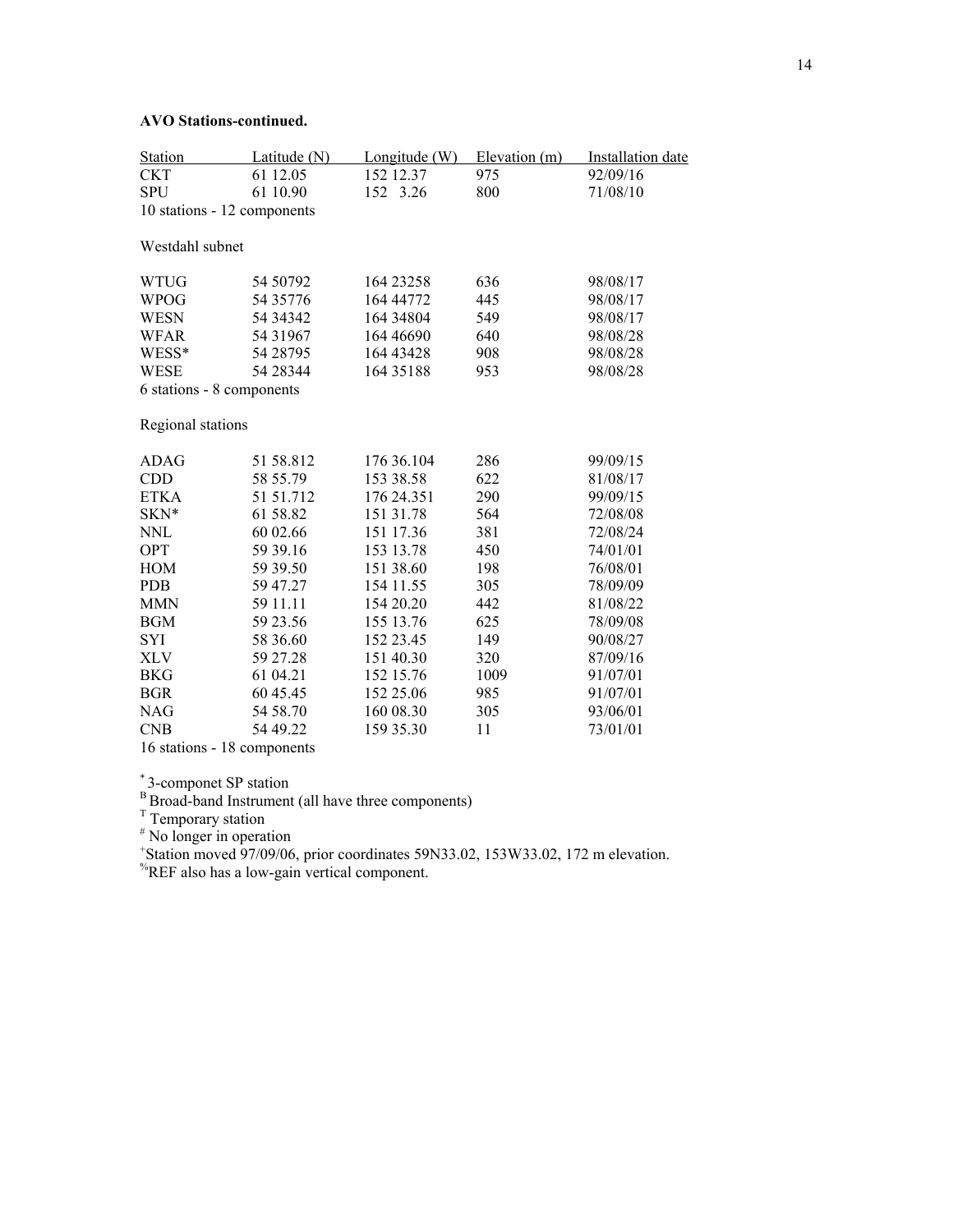

Figure 2. AVO seismic stations on Akutan Island.



# **Aniakchak**

Figure 3. AVO seismic stations near Aniakchak Crater.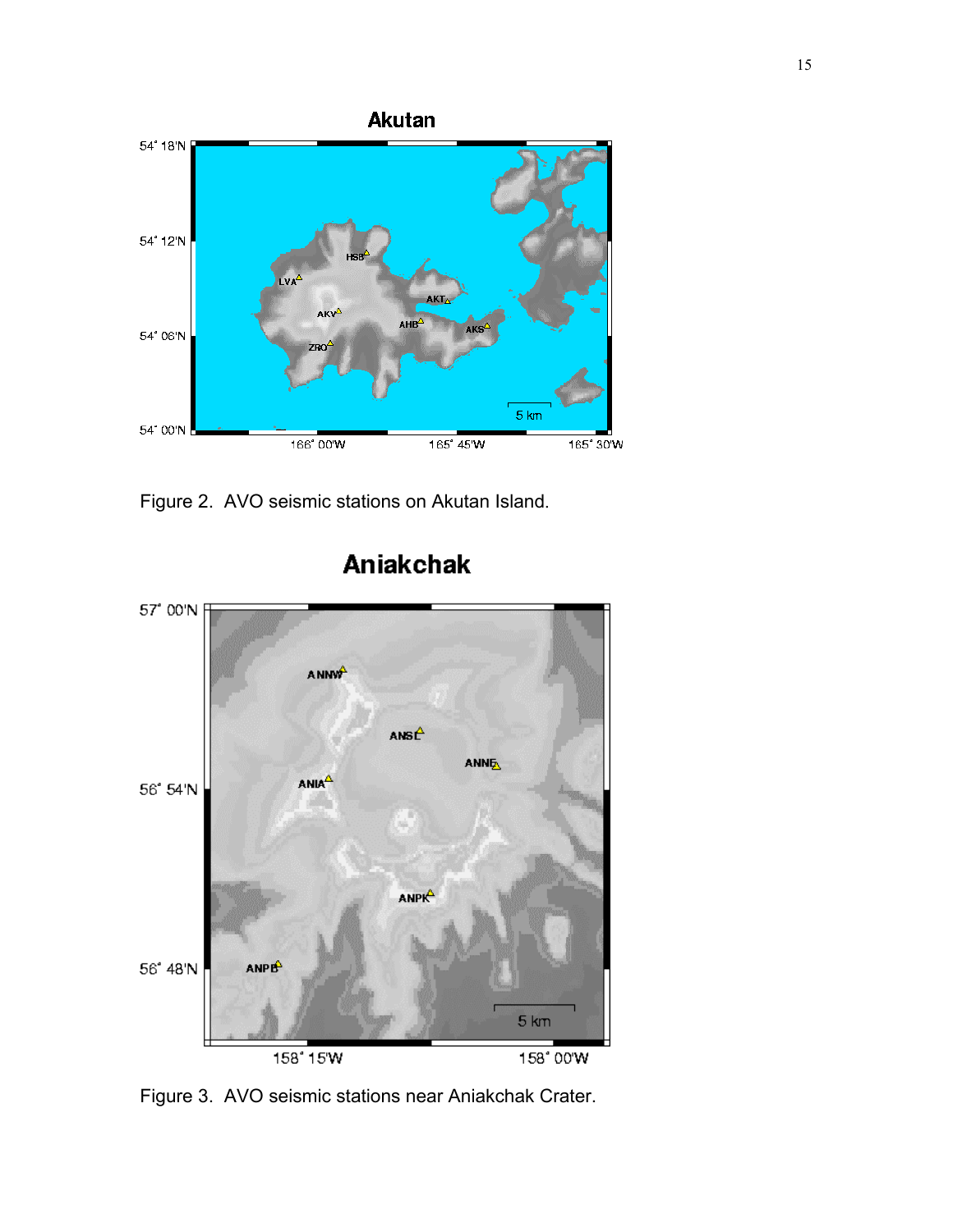Augustine



Figure 4. AVO seismic stations on Augustine Island. Stations AUS, AUC, AUP, and AUR are not labeled.



**Dutton** 

Figure 5. AVO seismic stations near Mount Dutton.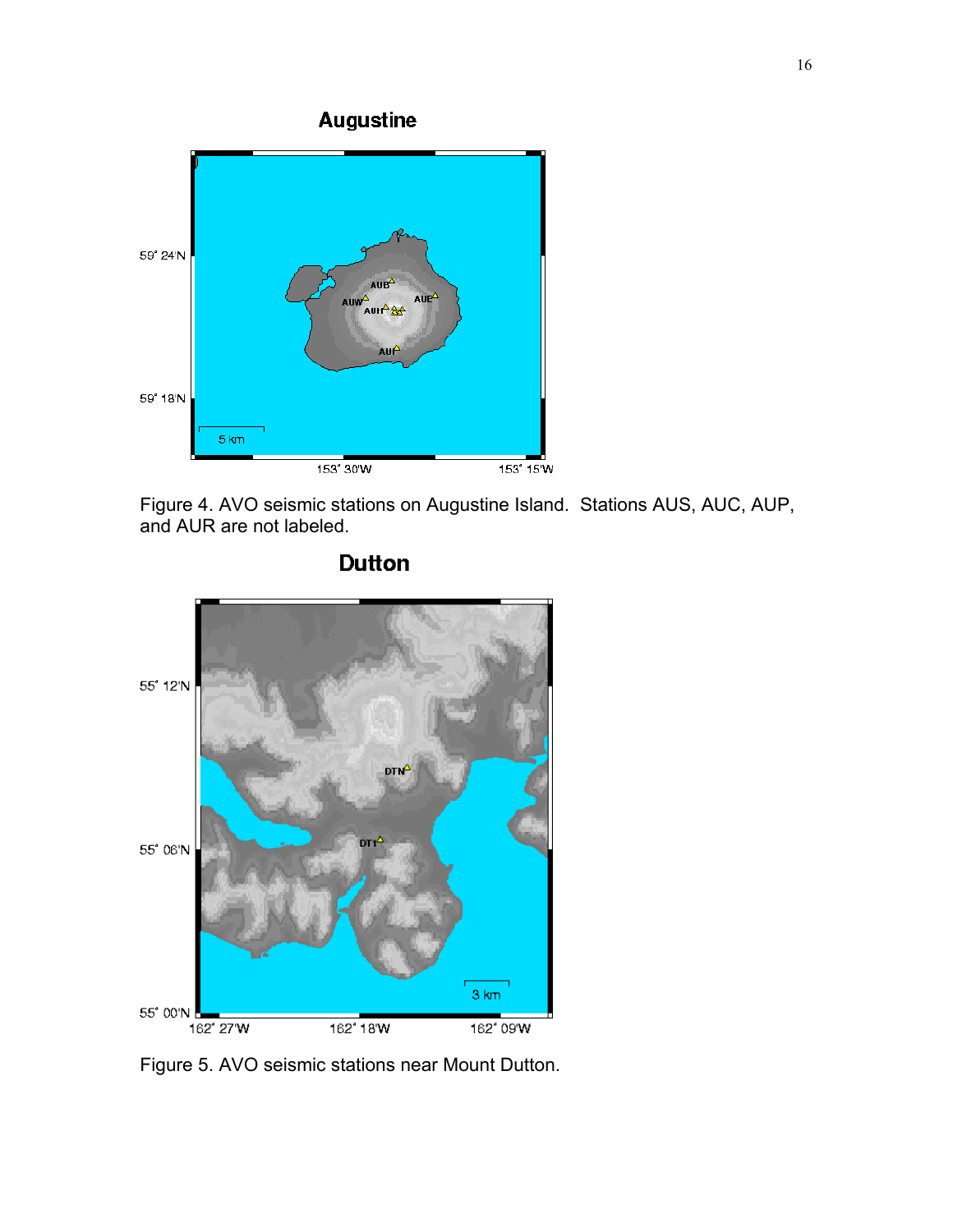

Figure 6. AVO seismic stations near Great Sitkin volcano.



Figure 7. AVO seismic stations near Iliamna Volcano.

# **Iliamna**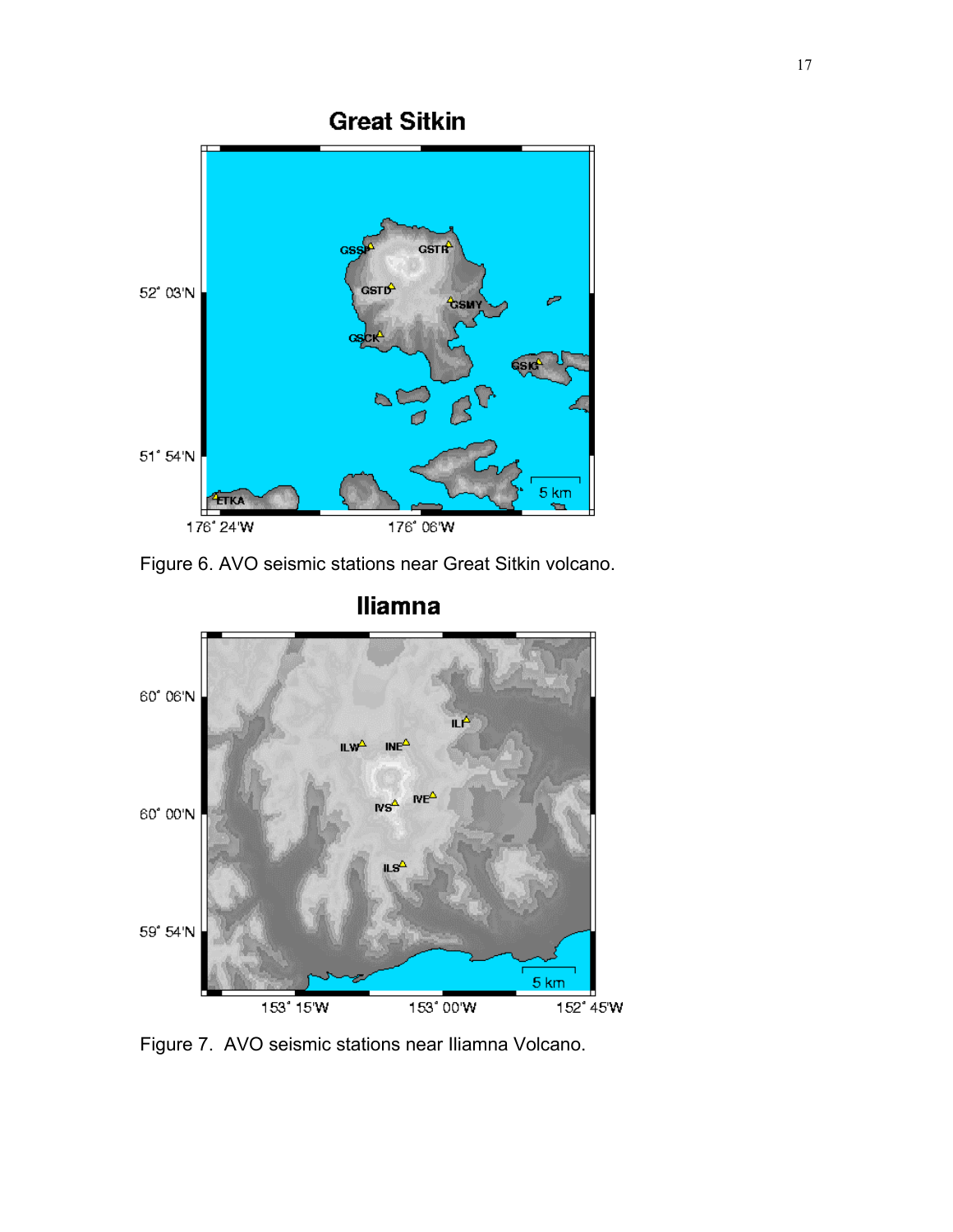

Figure 8. AVO seismic stations on Kanaga Island.



Figure 9. AVO seismic stations near the Katmai Volcanoes.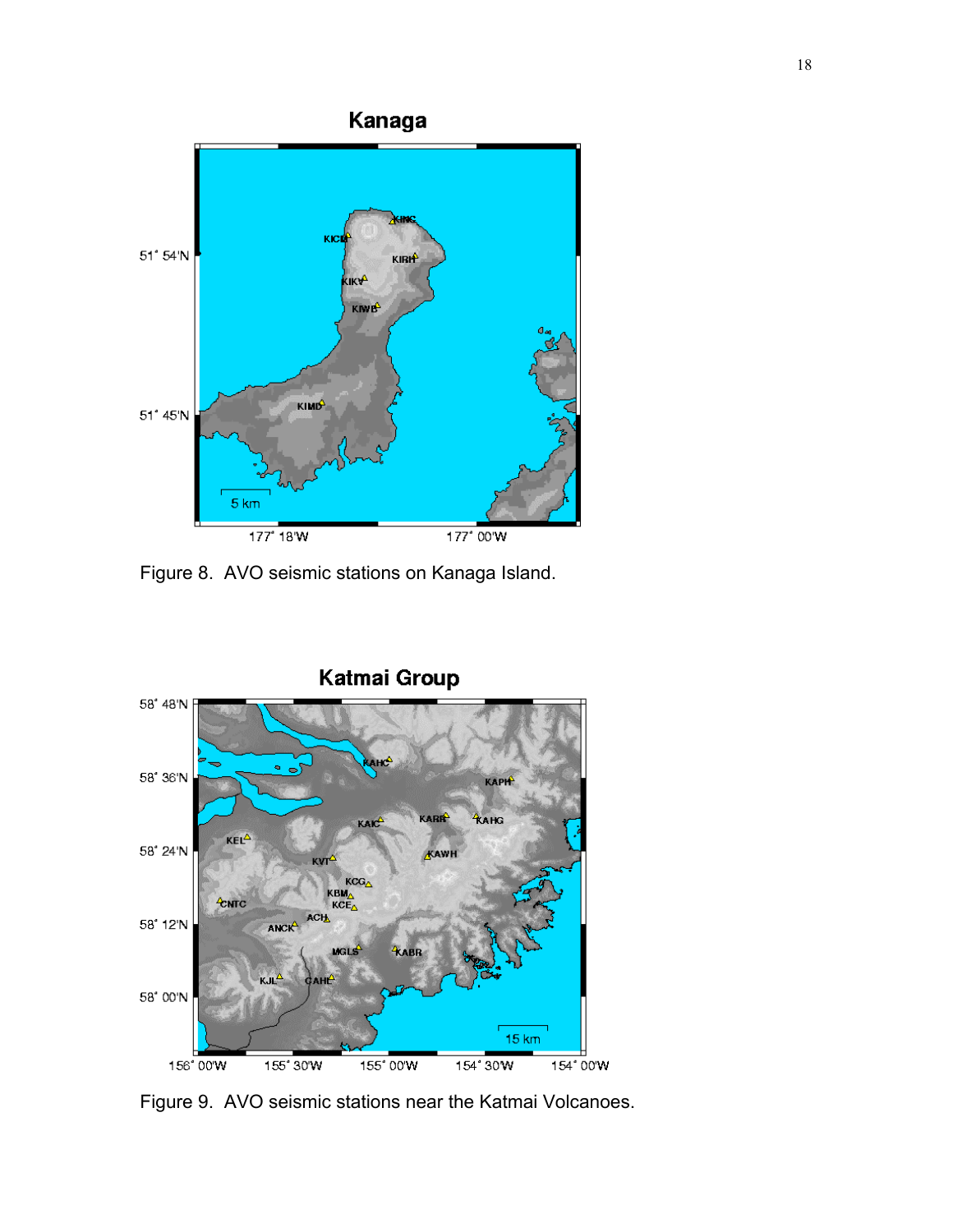

Figure 10. Seismic stations near Makushin Volcano.



Figure 11. AVO seismic stations near Pavlof Volcano.

Pavlof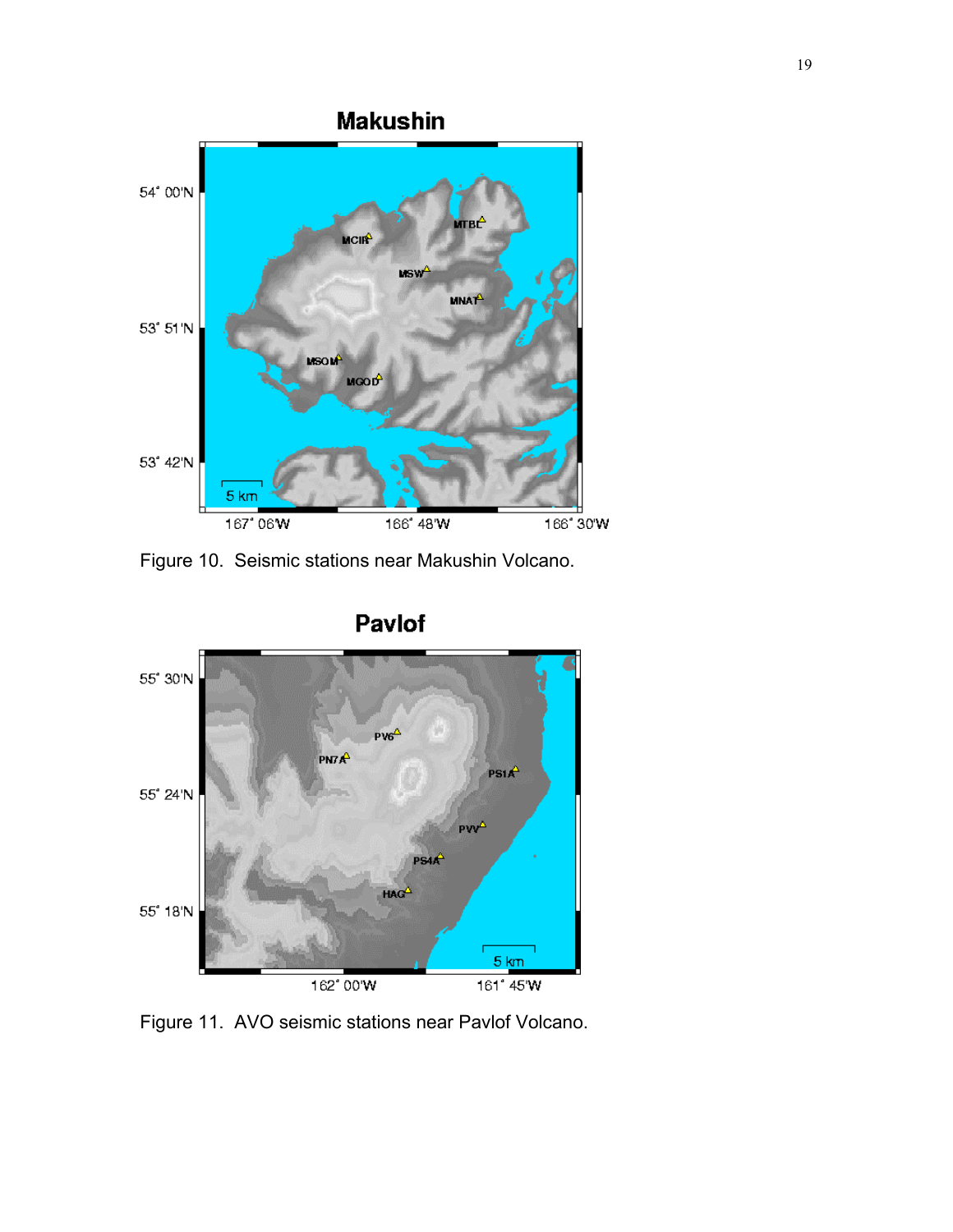

Figure 12. AVO seismic stations near Redoubt Volcano.



Figure 13. AVO seismic stations near Shishaldin Volcano.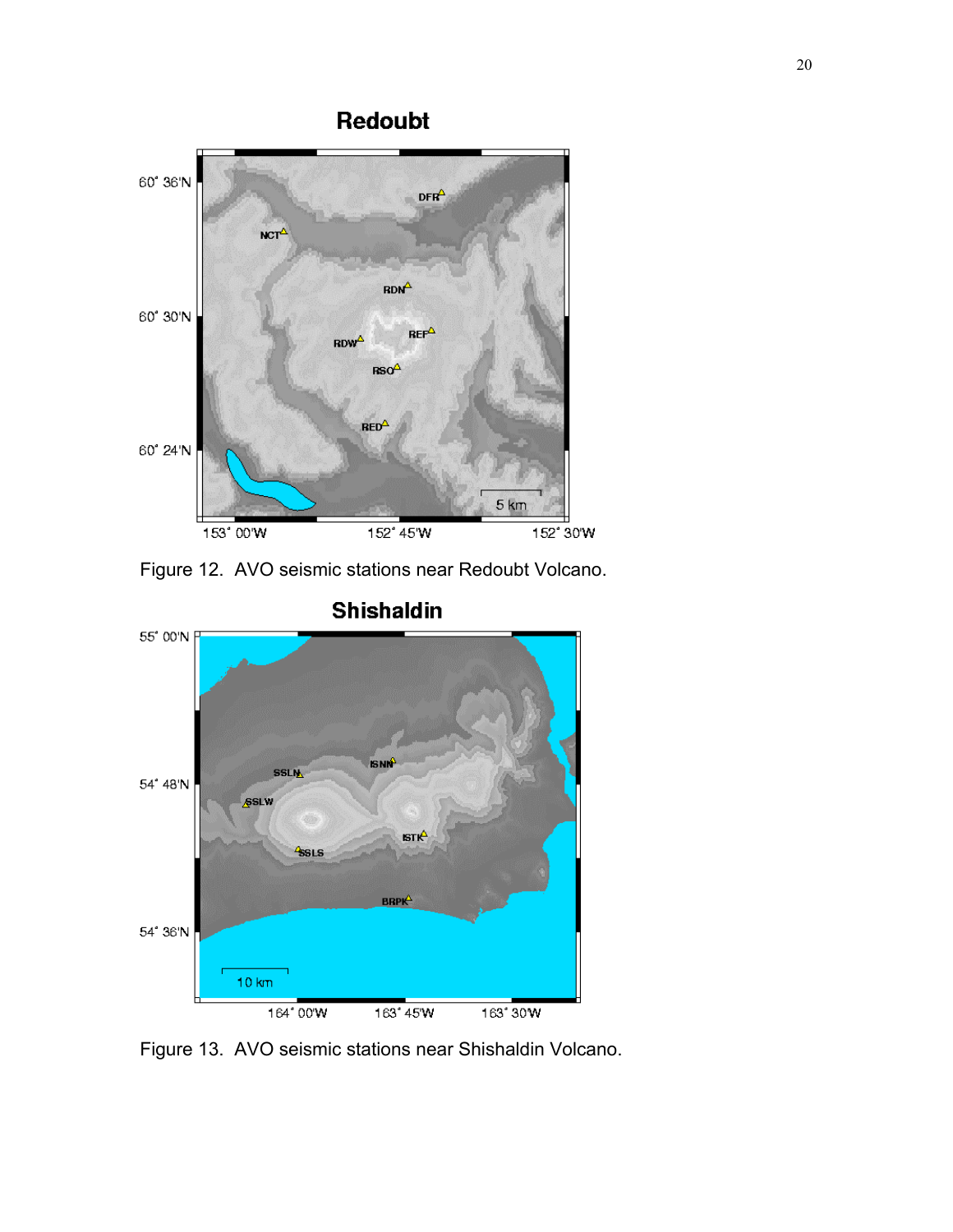

Figure 14. AVO seismic stations near Mount Spurr.



Figure 15. AVO seismic stations on Westdahl volcano.